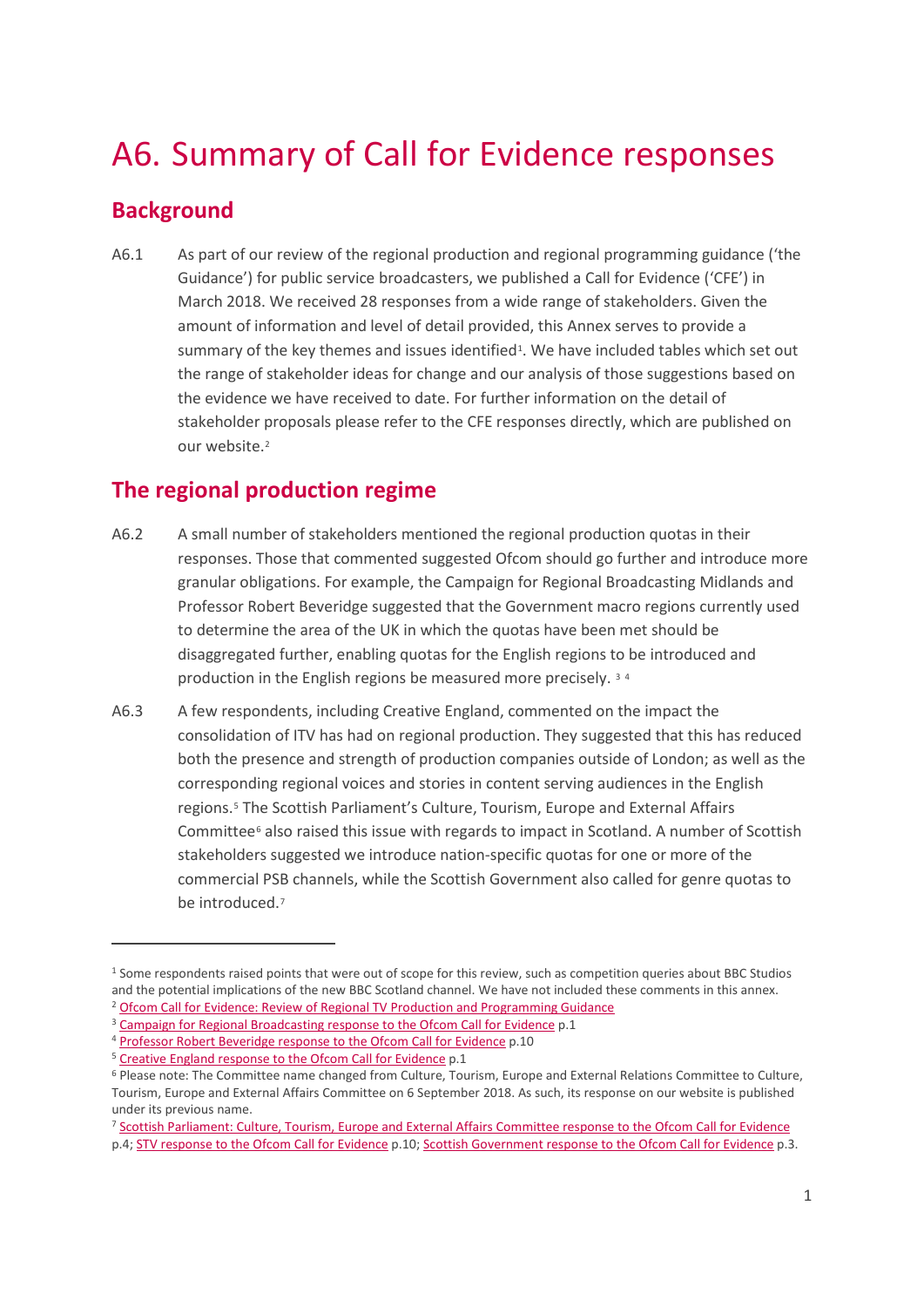- A6.4 Broadly speaking, there was support for both the guidance-based approach to defining regional production and the broad substance of the three defining criteria. There was little appetite for a radically different system for delivering the regional production obligations. Of those that did call for an alternative approach, Directors UK suggested in their CFE response that we should introduce a points-based system for key production talent.[8](#page-1-0)
- A6.5 PSBs warned against making substantial changes to the Guidance and noted that any changes were likely to increase the regulatory burden and effect their ability to meet the quotas. ITV explained the range of pressures it faces and argued that any increase in their obligations would need to be proportionate to the industry's economic forces.[9](#page-1-1)

| <b>Stakeholder suggestions</b> |                                                                                                         | Ofcom's response                                                                                                                                                                                                                                                                                                                                                                                                                                                   |
|--------------------------------|---------------------------------------------------------------------------------------------------------|--------------------------------------------------------------------------------------------------------------------------------------------------------------------------------------------------------------------------------------------------------------------------------------------------------------------------------------------------------------------------------------------------------------------------------------------------------------------|
| 1.                             | The PSBs should be subject to<br>production quotas for each of<br>the different English regions.        | As outlined in the main consultation document, this review of the<br>Guidance is not a mechanism through which we seek to make<br>changes to the PSBs' quotas. Its focus is how the PSBs comply with<br>and deliver their current obligations. Ensuring the existing<br>obligations work effectively is key. Assessing whether changes to<br>the obligations are desirable or necessary could be considered as<br>part of our PSB reviews and licensing processes. |
| 2.                             | Nation specific regional<br>production quotas should be<br>extended to ITV, Channel 4 and<br>Channel 5. |                                                                                                                                                                                                                                                                                                                                                                                                                                                                    |
| 3.                             | Genre quotas should be<br>introduced for regional<br>production.                                        |                                                                                                                                                                                                                                                                                                                                                                                                                                                                    |
| 4.                             | A points-based system,<br>particularly for talent should be                                             | There was limited appetite for moving away from the three-criteria<br>approach.<br>We note that the BFI operates a points-based system for its cultural<br>test for film e.g. awarding different numbers of points for different<br>job roles, amongst other things.<br>It is not clear from the evidence received to date that a                                                                                                                                  |
|                                | introduced                                                                                              |                                                                                                                                                                                                                                                                                                                                                                                                                                                                    |
|                                |                                                                                                         | fundamental change to the system is necessary or proportionate at<br>this time. Our current view is there is more that can be done to<br>make the existing system more effective and we consider that the<br>proposed package of measures should help achieve this.                                                                                                                                                                                                |

#### **Suggestions for change: the regional production regime**

<span id="page-1-0"></span><sup>8</sup> [Directors UK response to the Ofcom Call for Evidence](https://www.ofcom.org.uk/__data/assets/pdf_file/0020/114257/Directors-UK.pdf) p.11

<span id="page-1-1"></span><sup>9</sup> [ITV response to the Ofcom Call for Evidence](https://www.ofcom.org.uk/__data/assets/pdf_file/0016/115324/ITV.pdf) p.4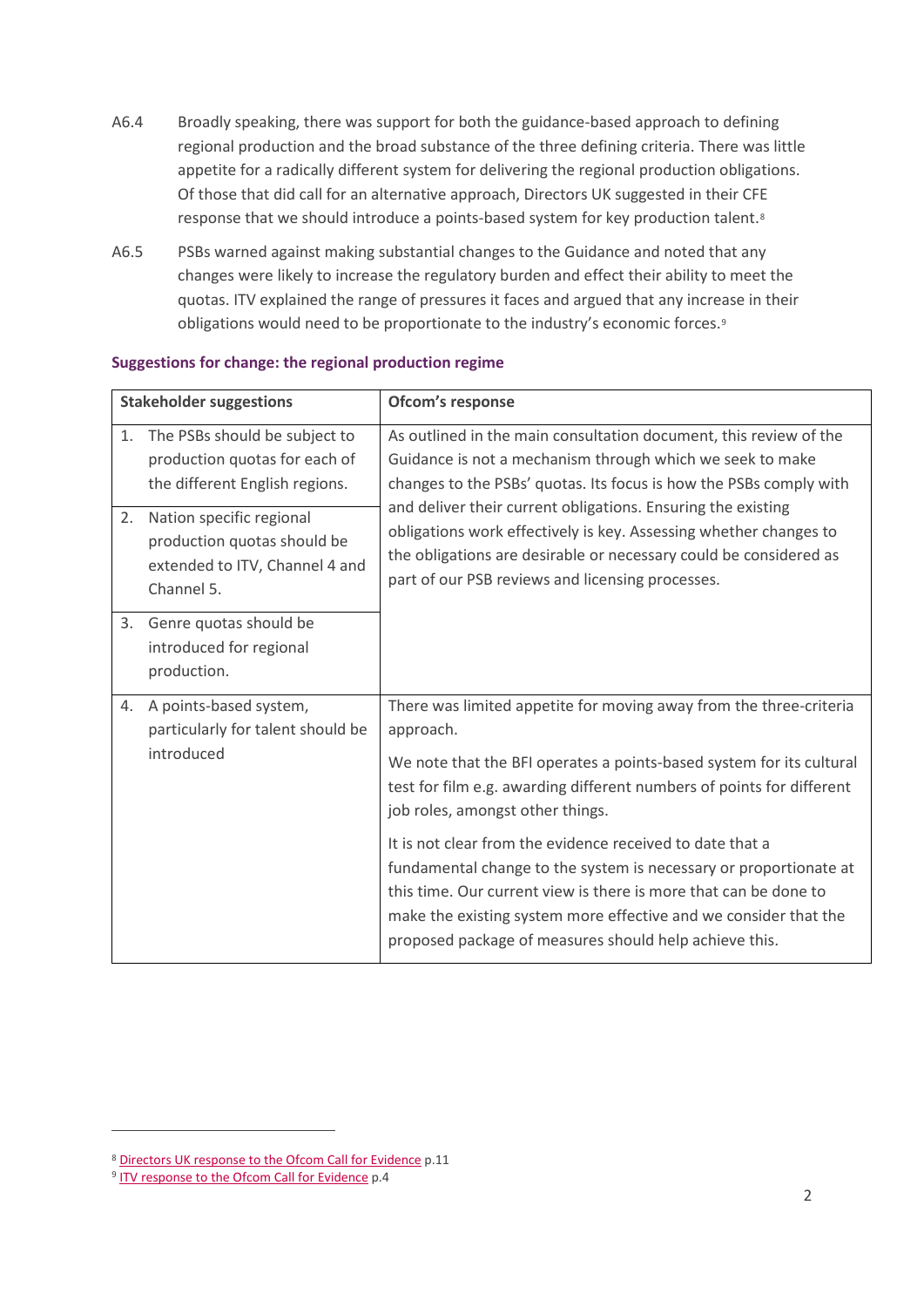### **The Guidance: The criteria**

A6.6 Stakeholder responses set out their views on the three criteria defining a regional production are currently working in practice and made suggestions for how they could be improved. They commented on how the criteria work together and separately.

### **Considering the criteria collectively**

- A6.7 The CFE set out that the criteria were designed to be flexible to accommodate the unique nature of each production. Some respondents suggested this has led to the criteria not always being applied consistently.
- A6.8 To help remedy this, some stakeholders (including the BBC), recommended Ofcom provide further clarification about each of the criteria. They also suggested that some additional pan-industry guidance could be developed to sit alongside the definitions in the Guidance. The BBC said this would help strengthen the delivery of the Guidance and the consistency of application by broadcasters and producers.[10](#page-2-0) The BBC and Channel 4 suggested Ofcom set up a working group for broadcasters and producers to address issues of interpretation and share examples of best practice[.11](#page-2-1)
- A6.9 Currently, productions need to meet two out of the three criteria to qualify as regional. Some respondents, including the Ofcom Advisory Committee for Wales, proposed making all three criteria mandatory, which, they considered would help ensure the criteria are always effective and encourage production companies to invest in production offices outside of London for every regional production.<sup>12</sup>
- A6.10 Some stakeholders cited examples of each of the criteria being applied incorrectly and instances of them being applied in ways contrary to the policy intent and suggested all three of the criteria be tightened to introduce greater rigour to the system. We explore the different ideas suggested in greater detail below.

| <b>Stakeholder suggestions</b> |                                                                             | Ofcom's response                                                                                                                                                                                                                                        |
|--------------------------------|-----------------------------------------------------------------------------|---------------------------------------------------------------------------------------------------------------------------------------------------------------------------------------------------------------------------------------------------------|
| 5.                             | Further guidance should be<br>introduced to sit alongside the               | We agree additional clarification around the criteria defining<br>regional productions would be helpful.                                                                                                                                                |
|                                | criteria definitions to encourage<br>greater consistency in<br>application. | We propose making some changes to the wording of the<br>substantive base and production budget criteria to make it explicitly<br>clear how these criteria should be fulfilled. Please refer to<br>paragraphs 5.11 to 5.40 in Section 5 for more detail. |
|                                |                                                                             | We also propose introducing a new annex to the Guidance<br>containing explanatory notes and Q&As. This would set out our                                                                                                                                |

#### **Suggestions for change: considering the criteria collectively**

<span id="page-2-0"></span><sup>&</sup>lt;sup>10</sup> [BBC response to the Ofcom Call for Evidence](https://www.ofcom.org.uk/__data/assets/pdf_file/0020/115328/BBC.pdf) p. 10

<span id="page-2-1"></span><sup>&</sup>lt;sup>11</sup> [Channel 4 response to the Ofcom Call for Evidence](https://www.ofcom.org.uk/__data/assets/pdf_file/0018/115326/Channel-4.pdf) p.22

<span id="page-2-2"></span><sup>&</sup>lt;sup>12</sup> [Ofcom Advisory Committee for Wales response to the Ofcom Call for Evidence](https://www.ofcom.org.uk/__data/assets/pdf_file/0021/115329/Advisory-Committee-for-Wales.pdf) p.4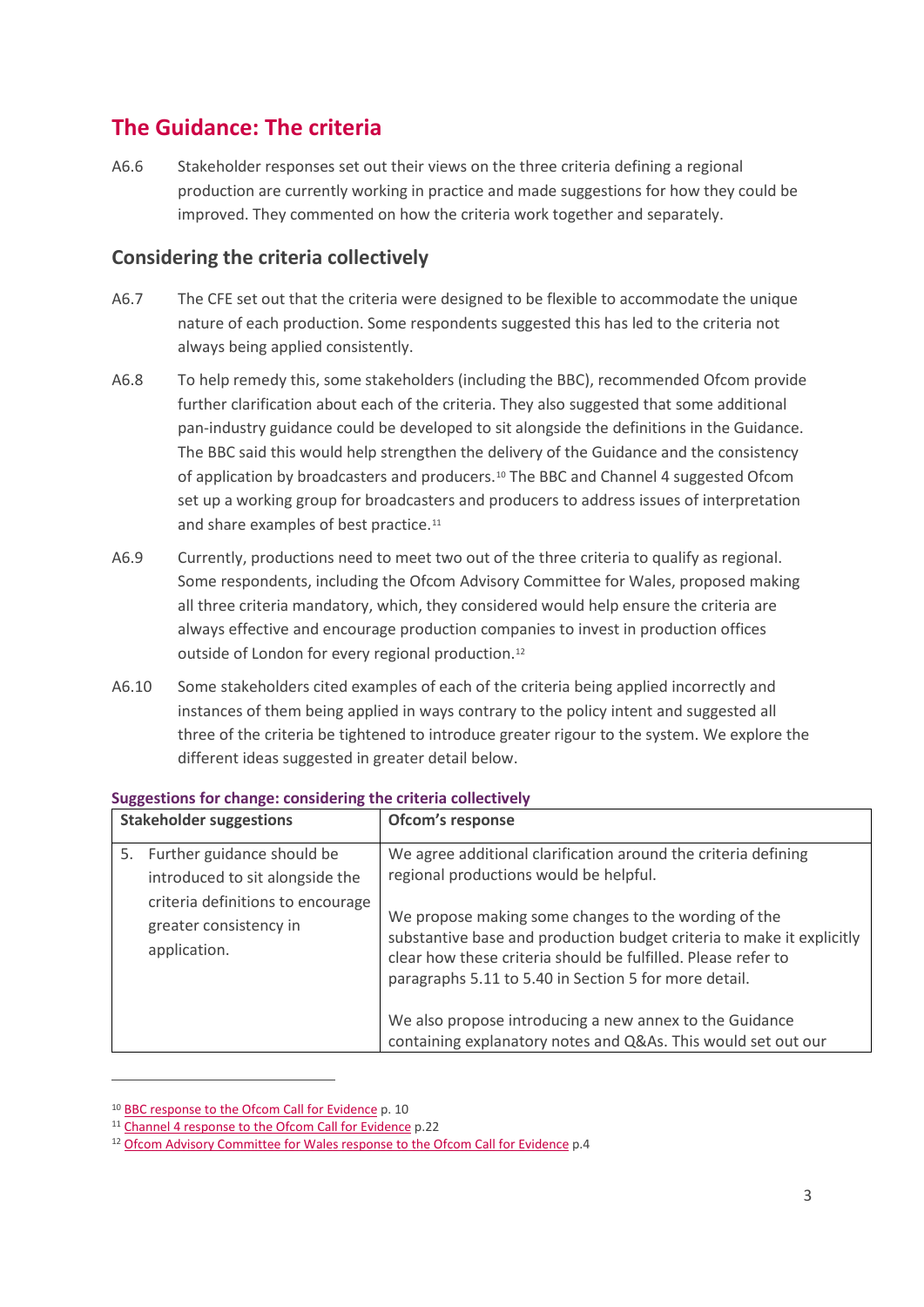|    |                                                                           | expectations for how the criteria should be applied and provide<br>broadcasters and producers with more clarity. Please refer to<br>paragraph 5.12 in Section 5 and Annex 7 <sup>13</sup> for more detail.                                                                                                                                                                                                                                                                                                                                                                                                                      |
|----|---------------------------------------------------------------------------|---------------------------------------------------------------------------------------------------------------------------------------------------------------------------------------------------------------------------------------------------------------------------------------------------------------------------------------------------------------------------------------------------------------------------------------------------------------------------------------------------------------------------------------------------------------------------------------------------------------------------------|
|    |                                                                           | We note that in recent days the PSBs have collectively published<br>best practice advice to support producers in delivering productions<br>in line with Ofcom's Guidance.                                                                                                                                                                                                                                                                                                                                                                                                                                                       |
| 6. | Ofcom should set up a working<br>group for broadcasters and<br>producers. | We currently consider that the changes to the criteria and<br>explanatory notes that we are proposing, as outlined above, should<br>provide sufficient guidance for the broadcasters and producers.                                                                                                                                                                                                                                                                                                                                                                                                                             |
|    |                                                                           | We note that in recent days the PSBs have collectively published<br>best practice advice to support producers in delivering productions<br>in line with Ofcom's Guidance.                                                                                                                                                                                                                                                                                                                                                                                                                                                       |
| 7. | All three criteria should be<br>made mandatory.                           | Making all three criteria mandatory would reduce the flexibility of<br>the current regime.<br>In 2017 24% of regional production spend and 19% of regional<br>production hours met two criteria. Such a change would prevent<br>regional productions being delivered by production companies who<br>are solely based in London and would also impact nations and<br>regions producers who plan to meet one criterion in addition to<br>substantive base.                                                                                                                                                                        |
|    |                                                                           | It would reduce the flexibility that allows programmes to be made<br>across the whole of the UK when the expertise, equipment or<br>facilities are not available outside London. It may also impact on the<br>type of productions that could be made in the nations and regions.<br>For example, a production with a significant technical requirement,<br>such as special effects, that could only be sourced from London<br>might not be able to meet the production budget criterion. Each of<br>these possible consequences has the potential to reduce the<br>diversity and quality of the resulting regional productions. |
|    |                                                                           | Based on the evidence we have received to date it is not clear to us<br>that a change that generates the impacts described above is either<br>desirable or proportionate.                                                                                                                                                                                                                                                                                                                                                                                                                                                       |
|    |                                                                           | The current level playing field maximises the commissioning<br>opportunities available to all suppliers, which should encourage<br>broadcasters to commission as much programming made in the<br>nations and regions as possible.                                                                                                                                                                                                                                                                                                                                                                                               |
|    |                                                                           | We are currently of the view that our proposed package of<br>measures to ensure at least two of the three criteria are applied<br>more robustly should deliver the necessary improvements in the<br>regime in a proportionate manner.                                                                                                                                                                                                                                                                                                                                                                                           |

<span id="page-3-0"></span><sup>13</sup> Annex 7 – [Proposed new Guidance and explanatory](https://www.ofcom.org.uk/__data/assets/pdf_file/0015/130704/Annex-7-Guidance-and-explanatory-notes-annex.pdf) notes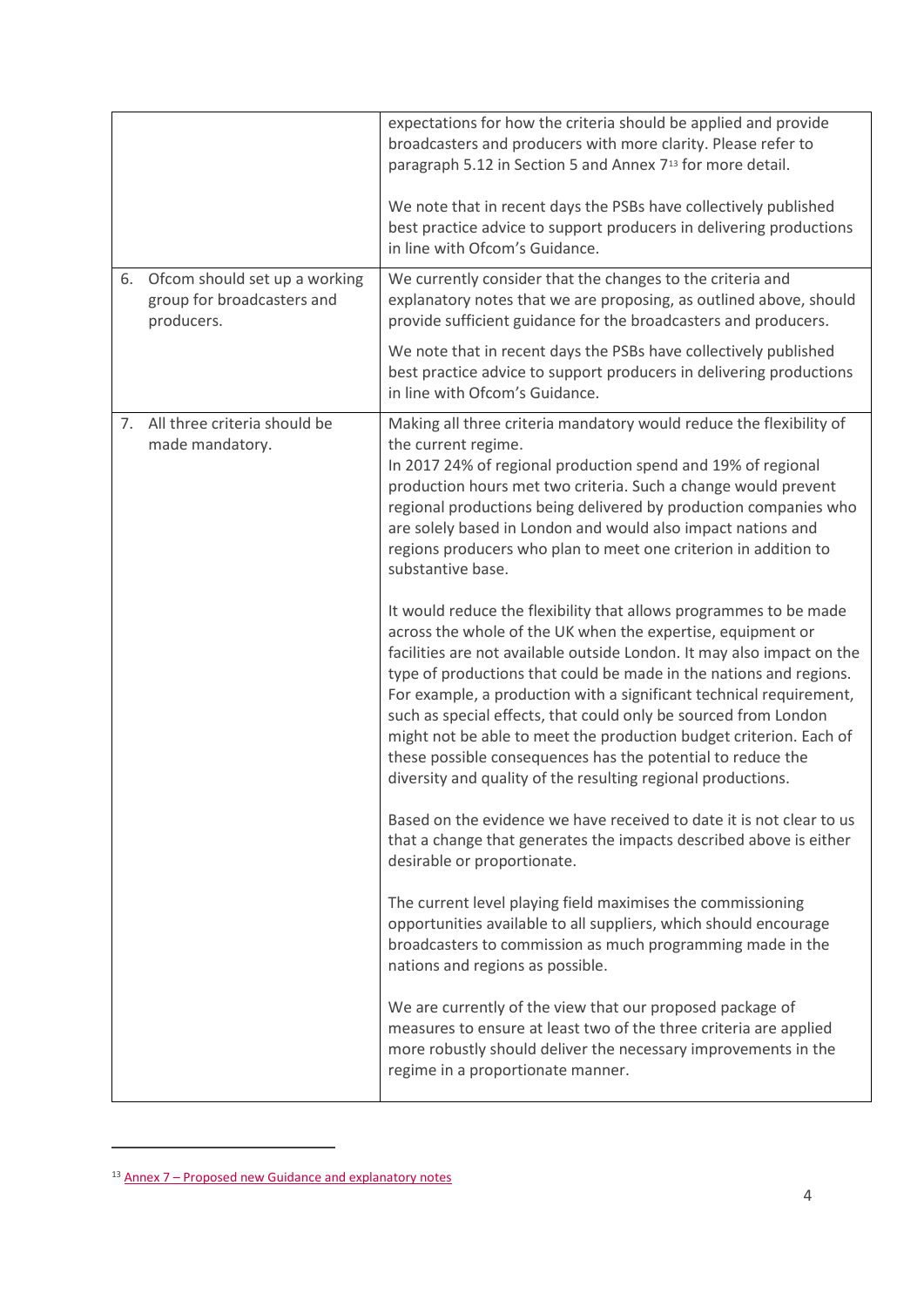### **Considering each criterion individually**

### **Substantive base**

#### **Current criterion wording**

*"The production company must have a substantive business and production base in the UK outside the M25. A base will be taken to be substantive if it is the usual place of employment of executives managing the regional business, of senior personnel involved in the production in question, and of senior personnel involved in seeking programme commissions."*

- A6.11 The Substantive base criterion was the topic that generated the most detailed comments and the greatest volume of responses to the CFE. Several stakeholders, including the Scottish Government, considered this criterion to be the most important in helping to strengthen the long-term development of the sector.[14](#page-4-0)
- A6.12 Stakeholders provided anecdotal evidence of this criterion not being fulfilled correctly. This included the suggestion that "brass plate" offices (whereby companies claim to have an office in the nations and regions, but do not have staff or productions genuinely based there) are sometimes used to fulfil this criterion.[15](#page-4-1) Teledwyr Annibynnol Cymru (TAC) suggested this practice can occur when London-based producers pitch for regional commissions without a substantive base in the nations or regions, and then set up a "brass plate" office once they win the commission and claim to have met the criterion whilst making the production from their London base.[16](#page-4-2)
- A6.13 Stakeholders also cited examples of ways in which this criterion can be fulfilled which they believe are not in-line with the policy intent. Industry body Pact gave examples of "pop-up" offices - set up in the nations and regions for the duration of a production only, with no intention to keep open afterwards.<sup>[17](#page-4-3)</sup> Stakeholders are concerned that this approach limits the long-term impact regional productions can make to an area.
- A6.14 Some raised concerns about production companies with offices based just outside the M25, questioning how much these contribute towards the policy objective when they are still so close to London.<sup>[18](#page-4-4)</sup>
- A6.15 Strengthening this criterion so that businesses are encouraged to permanently and genuinely base themselves in the nations was considered key for improvements to regional productions.[19](#page-4-5) With this in mind, some stakeholders such as Tinopolis recommended that we make this criterion compulsory as it believes that it is the most important criterion in

<span id="page-4-0"></span><sup>&</sup>lt;sup>14</sup> [Scottish Government response to the Ofcom Call for Evidence](https://www.ofcom.org.uk/__data/assets/pdf_file/0012/115320/Scottish-Government.pdf) p.4

<span id="page-4-1"></span><sup>&</sup>lt;sup>15</sup> [Regional Production Division of BECTU response to the Ofcom Call for Evidence](https://www.ofcom.org.uk/__data/assets/pdf_file/0013/115321/Regional-Production-Division-of-BECTU.pdf) p.7

<span id="page-4-2"></span><sup>&</sup>lt;sup>16</sup> [TAC response to the Ofcom call for Evidence](https://www.ofcom.org.uk/__data/assets/pdf_file/0018/115317/TAC.pdf) p.3

<span id="page-4-3"></span><sup>&</sup>lt;sup>17</sup> [Pact's response to the Ofcom Call for Evidence](https://www.ofcom.org.uk/__data/assets/pdf_file/0014/115322/PACT.pdf) pp. 8&13

<span id="page-4-4"></span><sup>18</sup> [Indie Club response to the Ofcom Call for Evidence](https://www.ofcom.org.uk/__data/assets/pdf_file/0015/115314/The-Indie-Club.pdf) p.18

<span id="page-4-5"></span><sup>&</sup>lt;sup>19</sup> [Scottish Government response to the Ofcom Call for Evidence](https://www.ofcom.org.uk/__data/assets/pdf_file/0012/115320/Scottish-Government.pdf) p.4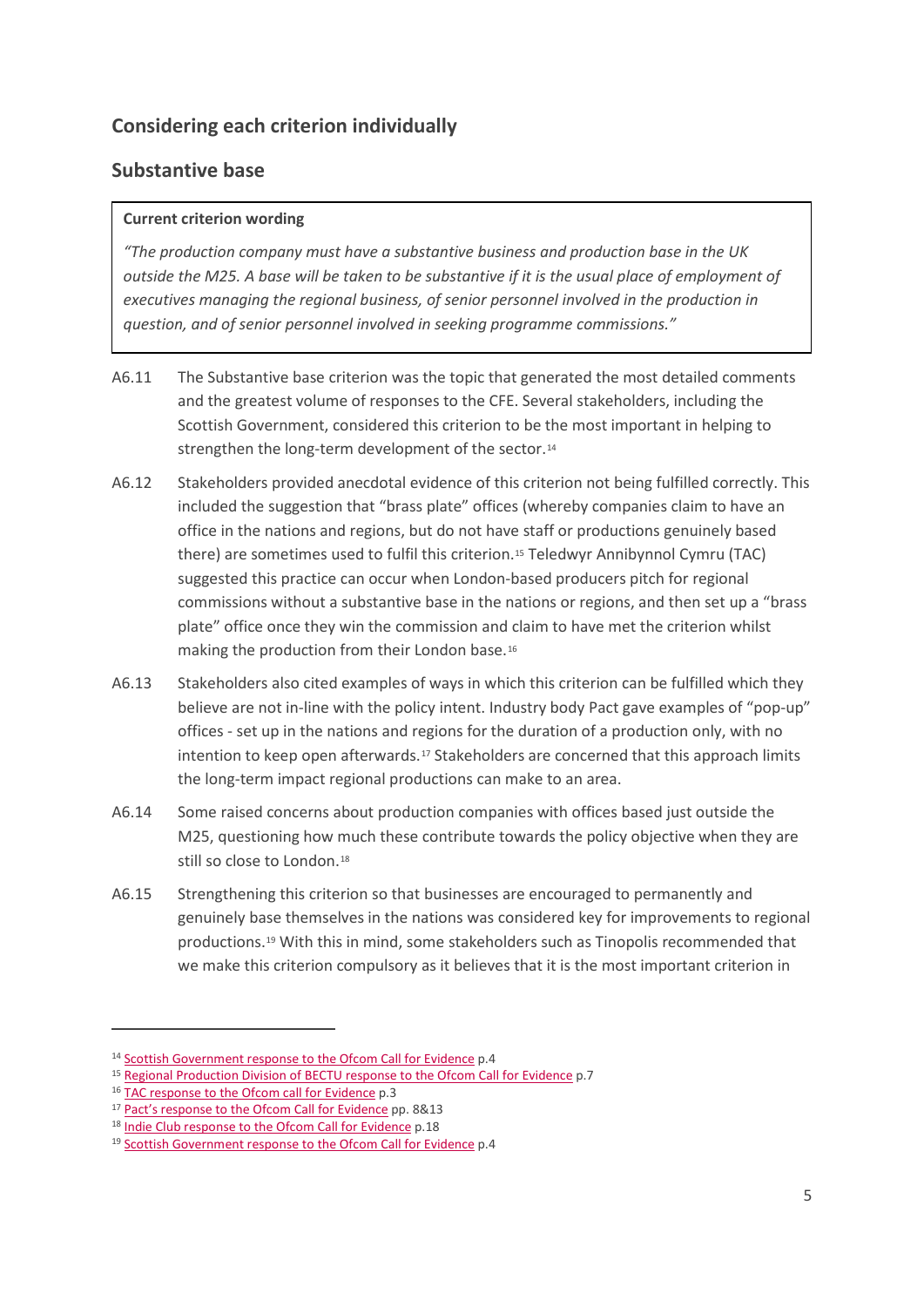terms of judging whether a production genuinely qualifies as regional or national.[20](#page-5-0) Toby Stevens also recommended that in order to improve diversity in programming we need to encourage greater production *from* the nations and regions, rather than production *in* the nations and regions.[21](#page-5-1)

- A6.16 To help foster more permanent substantive bases, some respondents suggested we introduce a requirement for a minimum amount of time for the base to be established. For example, the Ofcom Advisory Committee for Wales suggested the substantive base should exist 18 months prior to being able to qualify for this criterion.<sup>22</sup>
- A6.17 Some stakeholders raised concerns about what they saw as inconsistencies in the interpretation of "senior personnel" and recommended we specify which senior job roles should be permanently employed from the substantial base. The Scottish Government suggested defining senior personnel as company directors and to require evidence via tax codes or postcodes.[23](#page-5-3) Some, including Tern TV suggested using the domicile tax status of employees as an indicator of whether an office is their usual place of employment. Tern TV added that "the substantive base should include not just senior management of production, but pitching resources, and control of those resources, being permanently located in the nation/region, i.e. domicile for tax purposes".<sup>[24](#page-5-4)</sup>
- A6.18 Tinopolis recommended Ofcom take responsibility for visiting and verifying production companies' substantive bases and publishing an approved supplier list for broadcasters to commission from. It argued that this would help ensure the criterion is properly implemented rather than relying on broadcasters and producers to self-certify compliance.<sup>[25](#page-5-5)</sup>

| <b>Stakeholder suggestions</b>                          | Ofcom's response                                                                                                                                                                                                                                                                                                                                                                                                           |
|---------------------------------------------------------|----------------------------------------------------------------------------------------------------------------------------------------------------------------------------------------------------------------------------------------------------------------------------------------------------------------------------------------------------------------------------------------------------------------------------|
| Make the substantive base<br>8.<br>criterion mandatory. | The majority of regional productions already meet the substantive<br>base criterion (88% of regional spend and 91% of regional hours in<br>2017). However, the flexibility to meet the production budget and<br>talent criteria instead of substantive base is designed to ensure all<br>producers have a level playing field when pitching for regional<br>production commissions. This in turn ensures that the PSBs can |
|                                                         | draw on the broadest range of talent to make the widest range of<br>productions possible in a way that also benefits the nations and<br>regions production sector and should encourage broadcasters to<br>commission as much programming made in the nations and regions<br>as possible.                                                                                                                                   |

#### **Suggestions for change: substantive base**

<span id="page-5-0"></span><sup>&</sup>lt;sup>20</sup> [Tinopolis response to the Ofcom Call for Evidence](https://www.ofcom.org.uk/__data/assets/pdf_file/0013/115312/Tinopolis.pdf) p.3

<span id="page-5-1"></span><sup>&</sup>lt;sup>21</sup> [Toby Stevens response to the Ofcom Call for Evidence](https://www.ofcom.org.uk/__data/assets/pdf_file/0020/115319/Stevens,-T..pdf) p.3

<span id="page-5-2"></span><sup>&</sup>lt;sup>22</sup> [Ofcom Advisory Committee for Wales response to the Ofcom Call for Evidence](https://www.ofcom.org.uk/__data/assets/pdf_file/0021/115329/Advisory-Committee-for-Wales.pdf) p.4

<span id="page-5-3"></span><sup>&</sup>lt;sup>23</sup> [Scottish Government response to the Ofcom Call for Evidence](https://www.ofcom.org.uk/__data/assets/pdf_file/0012/115320/Scottish-Government.pdf) p.4

<span id="page-5-4"></span><sup>&</sup>lt;sup>24</sup> [Tern response to the Ofcom Call for Evidence](https://www.ofcom.org.uk/__data/assets/pdf_file/0014/115313/Tern.pdf) p.3

<span id="page-5-5"></span><sup>&</sup>lt;sup>25</sup> Tinopolis [response to the Ofcom Call for Evidence](https://www.ofcom.org.uk/__data/assets/pdf_file/0013/115312/Tinopolis.pdf) p.3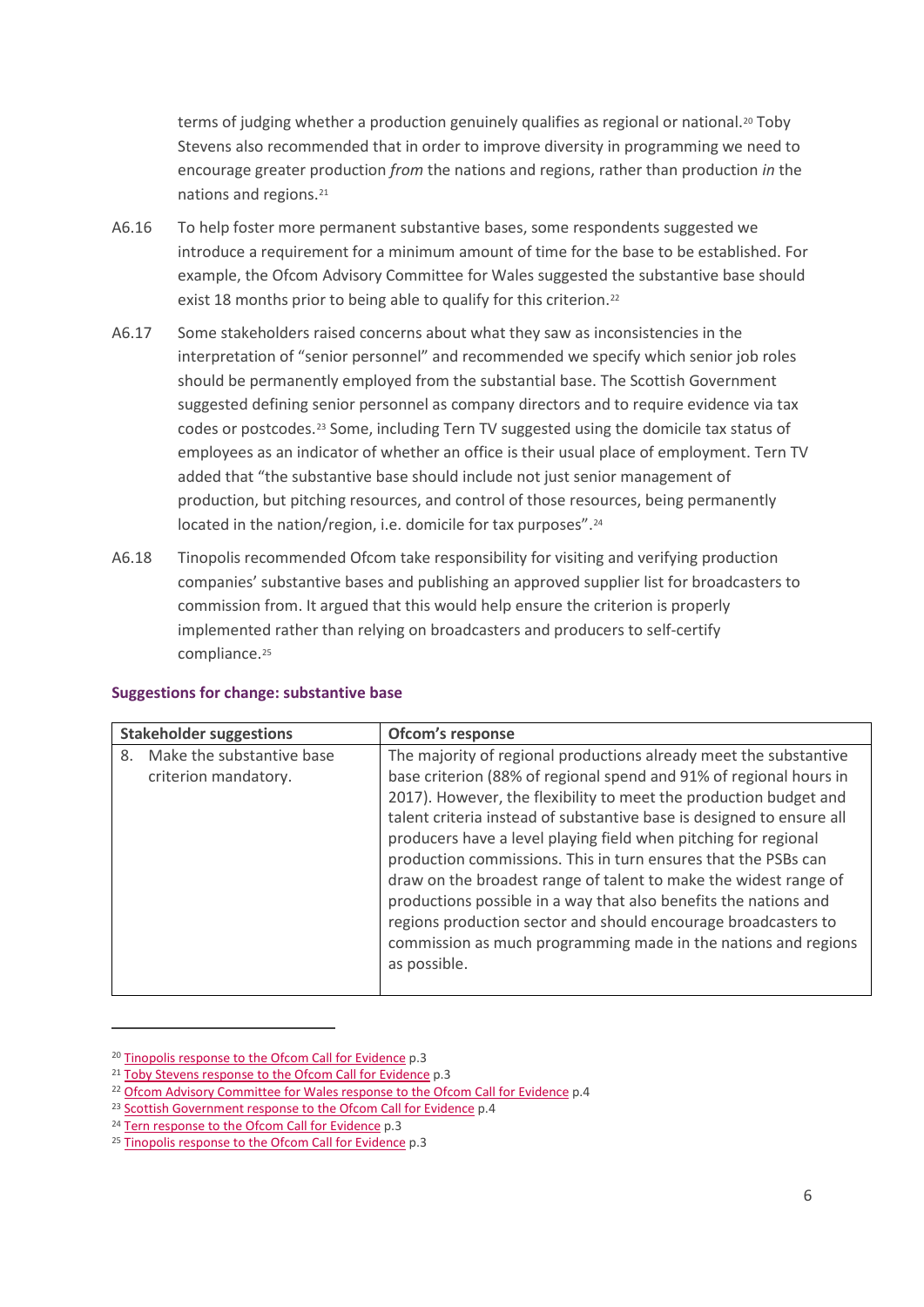|                                                                                                     | Limiting the types of companies which can make regional<br>productions may also impact on the genres of productions that<br>would be made from the nations and regions.                                                                                                                                                                                                                                                                                                                                                     |
|-----------------------------------------------------------------------------------------------------|-----------------------------------------------------------------------------------------------------------------------------------------------------------------------------------------------------------------------------------------------------------------------------------------------------------------------------------------------------------------------------------------------------------------------------------------------------------------------------------------------------------------------------|
|                                                                                                     | We are currently of the view that the evidence we have received to<br>date does not support the case for a change of the scale and impact<br>proposed here. As part of our proposed package of measures we<br>have included proposals to strengthen the substantive base<br>criterion within the current system. Alongside our other proposals<br>to ensure that each of the criteria are applied more robustly we are<br>of the view this approach should deliver improvements in the<br>regime in a proportionate manner. |
| The substantive base criterion<br>9.<br>should stipulate how long the<br>base has been established. | In Section 5 paragraph 5.18 we outline our proposal to require a<br>substantive base to be operational prior to the point of commission.<br>We are not currently proposing to introduce an arbitrary period of<br>establishment, as we want to ensure the full circumstances<br>surrounding a regional production can be taken into account when<br>it is commissioned.                                                                                                                                                     |
|                                                                                                     | However, we have proposed an explanatory note to the Guidance<br>to address this point. We have also proposed adding a new data<br>requirement to detail the year a production company making a<br>regional production was established. See Section 5 paragraph 5.24.<br>We would expect broadcasters to pay close attention to how<br>relatively new companies they commission are meeting all aspects<br>of the substantive base criterion.                                                                               |
| 10. The substantive base criterion<br>should stipulate which senior<br>employees it refers to.      | We recognise that job titles vary by employers, by genre and over<br>time. For this reason, we do not consider it appropriate to prescribe<br>specific titles or job roles that qualify as "senior personnel".                                                                                                                                                                                                                                                                                                              |
|                                                                                                     | However, to aid stakeholders in their application of this criterion,<br>we have outlined in our proposals that we would expect this<br>element to be fulfilled by individuals responsible for making<br>executive decisions and/or having a significant leadership role in<br>relation to the production in question. See Annex 7 <sup>26</sup> for more<br>information.                                                                                                                                                    |
| 11. The usual place of employment<br>of employees working at a                                      | This proposal came primarily from Scottish respondents.                                                                                                                                                                                                                                                                                                                                                                                                                                                                     |
| substantive base should be<br>based on their domicile tax<br>status.                                | Scotland is the only nation within the UK to have a nation specific<br>tax code. This approach would therefore not be applicable to the<br>other nations or the regions of England.                                                                                                                                                                                                                                                                                                                                         |
|                                                                                                     | Further, a person's domicile tax status is not necessarily an accurate<br>indication of where they work, or indeed where they live. For<br>example, it is possible to be a UK resident but not UK domiciled, or                                                                                                                                                                                                                                                                                                             |

<span id="page-6-0"></span><sup>26</sup> Annex 7 – [Proposed new Guidance and Explanatory notes](https://www.ofcom.org.uk/__data/assets/pdf_file/0015/130704/Annex-7-Guidance-and-explanatory-notes-annex.pdf)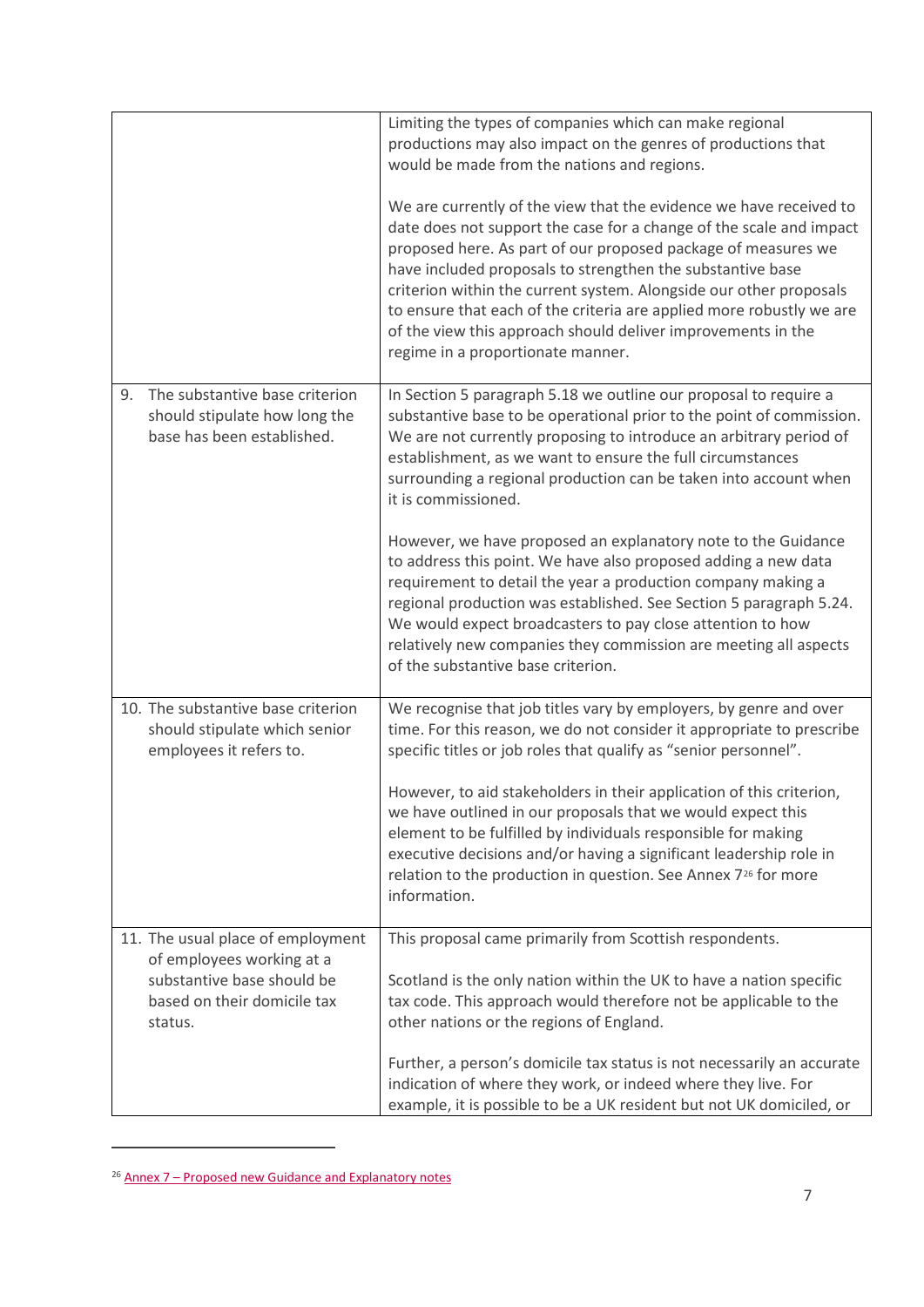|                                                                                                                                                                            | to move to, or work in, Scotland but not be considered a permanent<br>resident. Such a change could disadvantage those who are<br>genuinely working and/or living in an area, but who are domiciled<br>elsewhere.                                                                                                               |
|----------------------------------------------------------------------------------------------------------------------------------------------------------------------------|---------------------------------------------------------------------------------------------------------------------------------------------------------------------------------------------------------------------------------------------------------------------------------------------------------------------------------|
|                                                                                                                                                                            | Based on the information available to date we also believe such<br>changes would be too restrictive, limit the ability for flexibility in<br>employee arrangements, and could easily result in unintended<br>consequences. For these reasons we currently are not minded to<br>include this suggestion in our proposed changes. |
| 12. Ofcom should verify the<br>substantive base of production<br>companies to create an<br>approved suppliers list for<br>broadcasters to use for regional<br>productions. | It is the broadcaster's responsibility to comply with its licence<br>obligations and have regard to the Guidance in meeting the<br>definition of a reginal production. We currently consider that the<br>resource and cost implications of this proposal mean it is neither<br>proportionate nor practicable.                   |
|                                                                                                                                                                            | We consider the package of measures proposed would deliver<br>similar outcomes in a less resource intensive and more agile<br>manner, as such we are not currently minded to make this change                                                                                                                                   |

### **Production budget criterion**

#### **Current criterion wording**

*"At least 70% of the production budget (excluding the cost of on-screen talent, archive material, sports rights, competition prize-money and copyright costs) must be spent in the UK outside the M25."*

- A6.19 Most stakeholders who commented on this criterion considered that the 70% level should not be increased. Broadcasters and others, such as Pact said the level struck the right balance between being challenging and offering necessary flexibility.[27](#page-7-0) STV described the challenges of meeting the criterion especially when broadcasters require the use of particular London based talent or facilities.[28](#page-7-1)
- A6.20 Andy Sumner argued that an increase in the level would be welcome as it was set to reflect the market in 2004, not 2018. He suggested a raise would compel productions to be completed regionally, which would help to develop the skills base in the nations and regions and drive economic benefits.[29](#page-7-2)
- A6.21 Concerns about how the criterion is applied were raised. The Indie Club's response outlined a case whereby a post-production company based in the nations and regions said

<span id="page-7-0"></span><sup>&</sup>lt;sup>27</sup> [PACT response to the Ofcom Call for Evidence](https://www.ofcom.org.uk/__data/assets/pdf_file/0014/115322/PACT.pdf) pp.9-10

<span id="page-7-1"></span><sup>&</sup>lt;sup>28</sup> [STV response to Ofcom Call for Evidence](https://www.ofcom.org.uk/__data/assets/pdf_file/0019/115318/STV.pdf) p.7

<span id="page-7-2"></span><sup>&</sup>lt;sup>29</sup> [Andy Sumner response to the Ofcom Call for Evidence](https://www.ofcom.org.uk/__data/assets/pdf_file/0014/114260/Sumner,-A.pdf) pp.4&7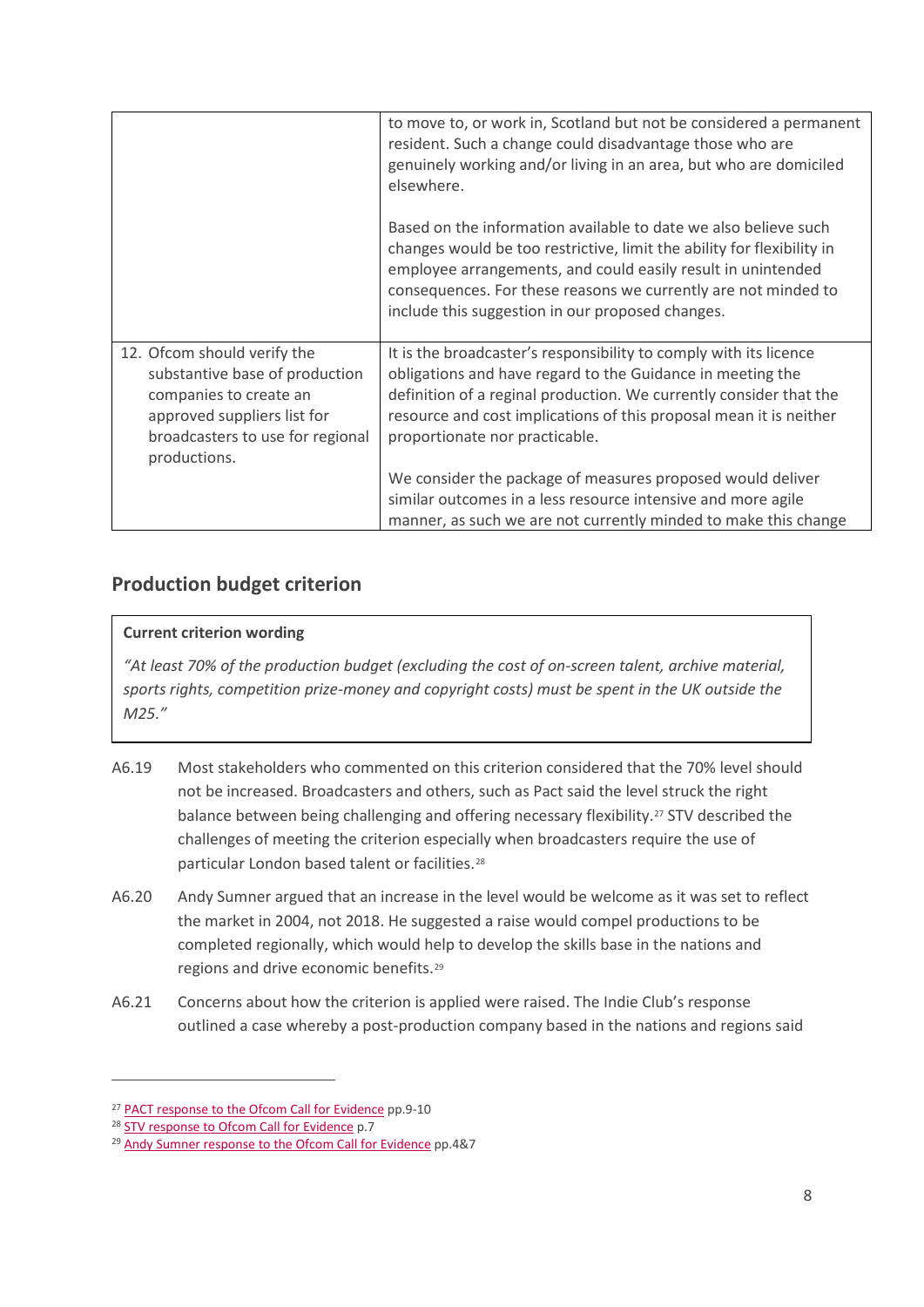that it had been offered payment to be credited on a production, when it had no such involvement and the work had been carried out in London.[30](#page-8-0)

- A6.22 Some stakeholders had concerns about whether the money being spent outside of London was actually staying outside of London. The Ofcom Advisory Committee for Northern Ireland was concerned that some of the money spent on Northern Irish productions was flowing back to London where companies are often based or headquartered.<sup>[31](#page-8-1)</sup> It suggested tighter controls were needed to police the production budget.
- A6.23 Tinopolis suggested that international production spend should be excluded from contributing to the production budget criterion threshold. It noted that certain genres such as sport and drama can necessarily involve a lot of international filming and productions can therefore struggle to meet the levels for the 70% level. Tinopolis believes the intention of the criteria would still be met if the levels only concerned spend and talent in the UK and excluded international spend.[32](#page-8-2)
- A6.24 Equity's response was focused on the need to secure more opportunities for local onscreen talent in the nations and regions, as these can be concentrated in London. It suggested removing the exclusion of on-screen talent from the production budget criterion but recognised that doing so could skew the quotas given the cost of on-screen talent can be significantly high on some productions.<sup>[33](#page-8-3)</sup>

| <b>Stakeholder suggestions</b>                                                    | Ofcom's response                                                                                                                                                                                                                                                                                                                                                                                                                                    |
|-----------------------------------------------------------------------------------|-----------------------------------------------------------------------------------------------------------------------------------------------------------------------------------------------------------------------------------------------------------------------------------------------------------------------------------------------------------------------------------------------------------------------------------------------------|
| 13. The 70% level for the<br>production budget criterion<br>should be increased.  | We received very little evidence from stakeholders to suggest that<br>the 70% level should be increased at this time. Most stakeholders<br>who commented on this issue felt that 70% was the right level.                                                                                                                                                                                                                                           |
|                                                                                   | The current level provides useful flexibility by allowing some of the<br>production budget to be spent in London in instances where<br>specialist resources, for example special effects, may not be<br>available locally.                                                                                                                                                                                                                          |
|                                                                                   | Based on the available evidence to date we currently do not<br>consider it appropriate to increase the 70% level at present.                                                                                                                                                                                                                                                                                                                        |
| 14. The policing of the production<br>budget criterion should be<br>tightened up. | As detailed in Section 5 paragraphs 5.31 to 5.40 we are proposing<br>some clarifications of co-productions and productions fees. We are<br>of the view that these, along with the explanatory notes, and<br>additional reporting requirements for the PSBs on both production<br>budget and talent (a subset of production budget), and changes to<br>our compliance and enforcement processes should strengthen the<br>delivery of this criterion. |

#### **Suggestions for change: production budget**

<span id="page-8-0"></span><sup>30</sup> Indie Club response to [the Ofcom Call for Evidence](https://www.ofcom.org.uk/__data/assets/pdf_file/0015/115314/The-Indie-Club.pdf) p.19

<span id="page-8-1"></span><sup>31</sup> [Ofcom Advisory Committee for Northern Ireland response to the Ofcom Call for Evidence](https://www.ofcom.org.uk/__data/assets/pdf_file/0017/114254/Advisory-Committee-for-Northern-Ireland.pdf) p.1

<span id="page-8-2"></span><sup>32</sup> [Tinopolis response to the Ofcom Call for Evidence](https://www.ofcom.org.uk/__data/assets/pdf_file/0013/115312/Tinopolis.pdf) pp.6-7

<span id="page-8-3"></span><sup>&</sup>lt;sup>33</sup> [Equity response to Ofcom Call for Evidence](https://www.ofcom.org.uk/__data/assets/pdf_file/0021/114258/Equity.pdf) pp.4-5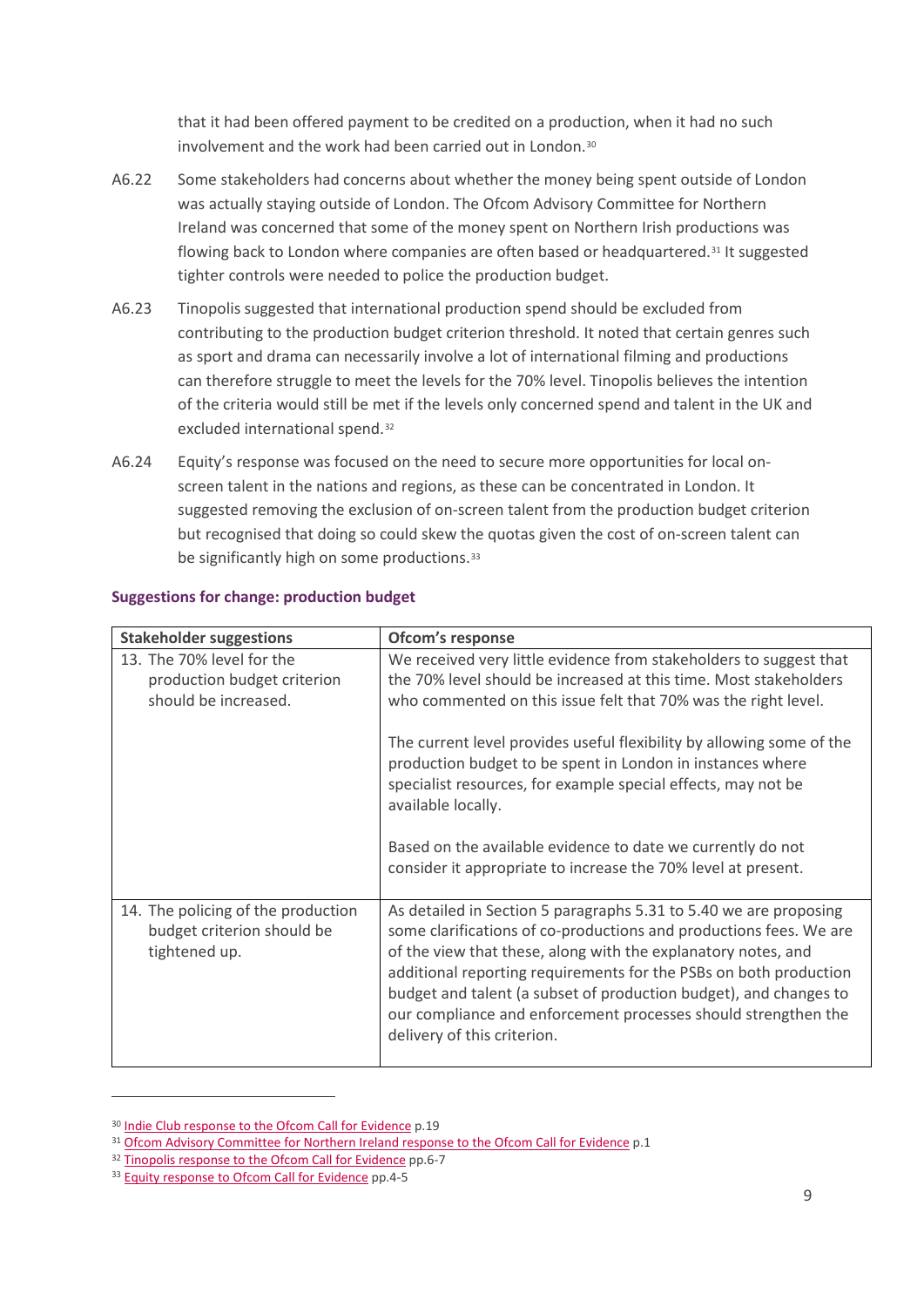| 15. It should be made clear that the<br>criterion should be based on<br>the entire production budget<br>including any third-party<br>funding or grants, and not just<br>70% of the relevant PSB's<br>contribution to the budget. | We agree that the production budget criterion should be applied to<br>the entire production budget. Based on the evidence received to<br>date we do not consider that it is practical to separate out the PSB's<br>contribution. If the budgets were separated this could lead to a<br>comparatively smaller amount of spend outside of the M25 and<br>limit the positive impact of the requirements within the local<br>production ecology. We agree there is a need to clarify this point to<br>ensure consistency and have included a proposed clarification in the<br>Guidance as part of this review. It is our understanding that most<br>PSBs already take this approach. |
|----------------------------------------------------------------------------------------------------------------------------------------------------------------------------------------------------------------------------------|----------------------------------------------------------------------------------------------------------------------------------------------------------------------------------------------------------------------------------------------------------------------------------------------------------------------------------------------------------------------------------------------------------------------------------------------------------------------------------------------------------------------------------------------------------------------------------------------------------------------------------------------------------------------------------|
| 16. Production budget criterion<br>should exclude international<br>spend.                                                                                                                                                        | The regional production obligations support and strengthen<br>television production outside of London within the UK. This is made<br>clear in the drafting of the Communications Act 2003 and the BBC<br>Charter and Agreement. Productions which have international<br>elements can count as regional productions, provided they still<br>meet at least two of the three criteria in the UK outside of the M25.<br>Otherwise, such titles are unable to qualify, regardless of whether a<br>company has a substantive base in the nations or regions outside of<br>the M25.                                                                                                     |
|                                                                                                                                                                                                                                  | Excluding overseas production costs when calculating if the relevant<br>budget threshold has been met would not be in line with the policy<br>intention and could mean programmes filmed mainly abroad would<br>count towards the regional production quota, despite only making a<br>very small contribution towards the UK production sector outside of<br>the M25. We are, therefore, not minded to make this change.                                                                                                                                                                                                                                                         |
| 17. The exclusion of on-screen<br>talent from the criterion should<br>be removed.                                                                                                                                                | The Guidance explains that the cost of on-screen talent is currently<br>excluded from the production budget criterion because its<br>significant proportion of cost on some production budgets could<br>skew the underlying policy intention of the quotas. We currently<br>remain of this view and, therefore, do not propose to change this<br>aspect of the criterion.                                                                                                                                                                                                                                                                                                        |

### **Off-screen talent criterion**

#### **Current criterion wording**

 $\overline{a}$ 

*"At least 50% of the production talent (i.e. not on-screen talent) by cost must have their usual place of employment in the UK outside the M25. Freelancers without a usual place of employment outside the M25 will nonetheless count for this purpose if they live outside the M25."*

A6.25 This generated few substantial comments from stakeholders. Points were raised about the 50% level, with some suggesting it be raised to reflect the increase in volume of talent in the nations and regions since 2004.[34](#page-9-0) BECTU argued that the existing level allows for half of

<span id="page-9-0"></span><sup>34</sup> [Andy Sumner response to the Ofcom Call for Evidence](https://www.ofcom.org.uk/__data/assets/pdf_file/0014/114260/Sumner,-A.pdf) p.5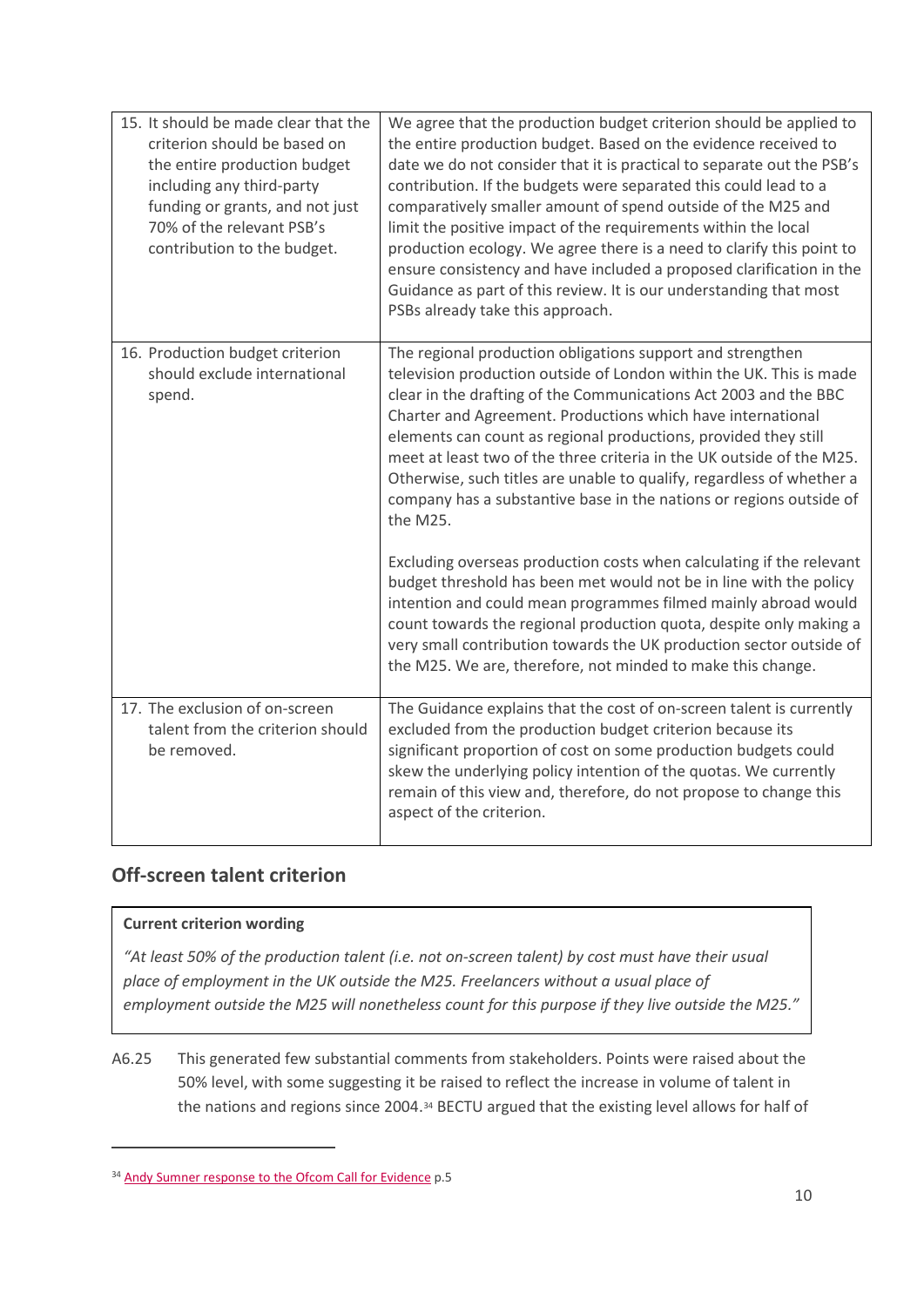the talent working on qualifying productions to legitimately come from London, which weakens the impact of the quota and dilutes employment opportunities for talent in the nations and regions. It suggested that the qualifying threshold should increase from 50% to 80%.[35](#page-10-0)

- A6.26 Some stated that the flexibility afforded by the threshold was vital and should not be increased. Pact stated that the level allows specialist skills from London to be brought into projects when necessary.[36](#page-10-1) Broadcasters, including STV explained that meeting this criterion remains a challenge and can be difficult to meet on productions with small crews.[37](#page-10-2)
- A6.27 Caitriona Noonan stressed the importance of adjusting the criterion so that PSBs are encouraged to recruit and nurture local senior talent, including writers, producers and editors. She argued that encouraging more spend on these roles outside of London would help build the local television sector.<sup>[38](#page-10-3)</sup>
- A6.28 Some respondents said this criterion was either not being fulfilled correctly or applied in ways that appear contrary to the policy intent. Examples given included: freelance staff based in London being asked by production companies to list their address of a friend or family member outside the M25 as their own in order to count towards the 50% threshold[39](#page-10-4); and crewing companies outside the M25 used to employ off-screen talent, so they could be counted as regional, regardless of their usual place of work or home address.[40](#page-10-5) Nations and regions based talent reported being asked to work in London to help titles qualify as regional productions.<sup>[41](#page-10-6)</sup>
- A6.29 Tinopolis suggested that international production talent should be excluded from contributing to the talent criterion threshold for the same reasons as outlined in A6.23.[42](#page-10-7)
- A6.30 Equity was among a small number of stakeholders who mentioned on-screen talent. As with the production budget, it argued that Ofcom should take steps to encourage the casting of local on-screen talent in regional production. It also proposed that we should place an obligation on broadcasters and producers to undertake at least one local casting session, to demonstrate a willingness to explore the on-screen talent in the locality of the production. [43](#page-10-8)

#### **Suggestions for change: off-screen talent**

| <b>Stakeholder suggestions</b>       | Ofcom's response                                                         |
|--------------------------------------|--------------------------------------------------------------------------|
| 18. The 50% level for the off-screen | Opinion from stakeholders was divided on whether there are               |
| production talent criteria           | sufficient levels of skills available in the nations and regions to make |
| should be increased.                 | an increase in the minimum spend threshold achievable without            |

<span id="page-10-0"></span><sup>35</sup> [Regional Production Division of BECTU response to the Ofcom Call for Evidence](https://www.ofcom.org.uk/__data/assets/pdf_file/0013/115321/Regional-Production-Division-of-BECTU.pdf) pp. 4&8

<span id="page-10-1"></span><sup>&</sup>lt;sup>36</sup> [PACT response to the Ofcom Call for Evidence](https://www.ofcom.org.uk/__data/assets/pdf_file/0014/115322/PACT.pdf) pp.10-11

<span id="page-10-2"></span><sup>37</sup> [STV response to Ofcom Call for Evidence](https://www.ofcom.org.uk/__data/assets/pdf_file/0019/115318/STV.pdf) p.7

<span id="page-10-3"></span><sup>38</sup> [Caitriona Noonan response to the Ofcom Call for Evidence](https://www.ofcom.org.uk/__data/assets/pdf_file/0022/114259/Noonan,-C.pdf) p.5

<span id="page-10-4"></span><sup>39</sup> [Toby Stevens response to the Ofcom Call for Evidence](https://www.ofcom.org.uk/__data/assets/pdf_file/0020/115319/Stevens,-T..pdf) pp.2-3

<span id="page-10-5"></span><sup>&</sup>lt;sup>40</sup> Toby Stevens response to the Ofcom Call for Evidence pp.2-3 <sup>41</sup> [Indie Club response to the Ofcom Call for Evidence](https://www.ofcom.org.uk/__data/assets/pdf_file/0015/115314/The-Indie-Club.pdf) p.17

<span id="page-10-7"></span><span id="page-10-6"></span><sup>42</sup> [Tinopolis response to the Ofcom Call for Evidence](https://www.ofcom.org.uk/__data/assets/pdf_file/0013/115312/Tinopolis.pdf) pp.6-7

<span id="page-10-8"></span><sup>43</sup> [Equity response to Ofcom Call for Evidence](https://www.ofcom.org.uk/__data/assets/pdf_file/0021/114258/Equity.pdf) pp.5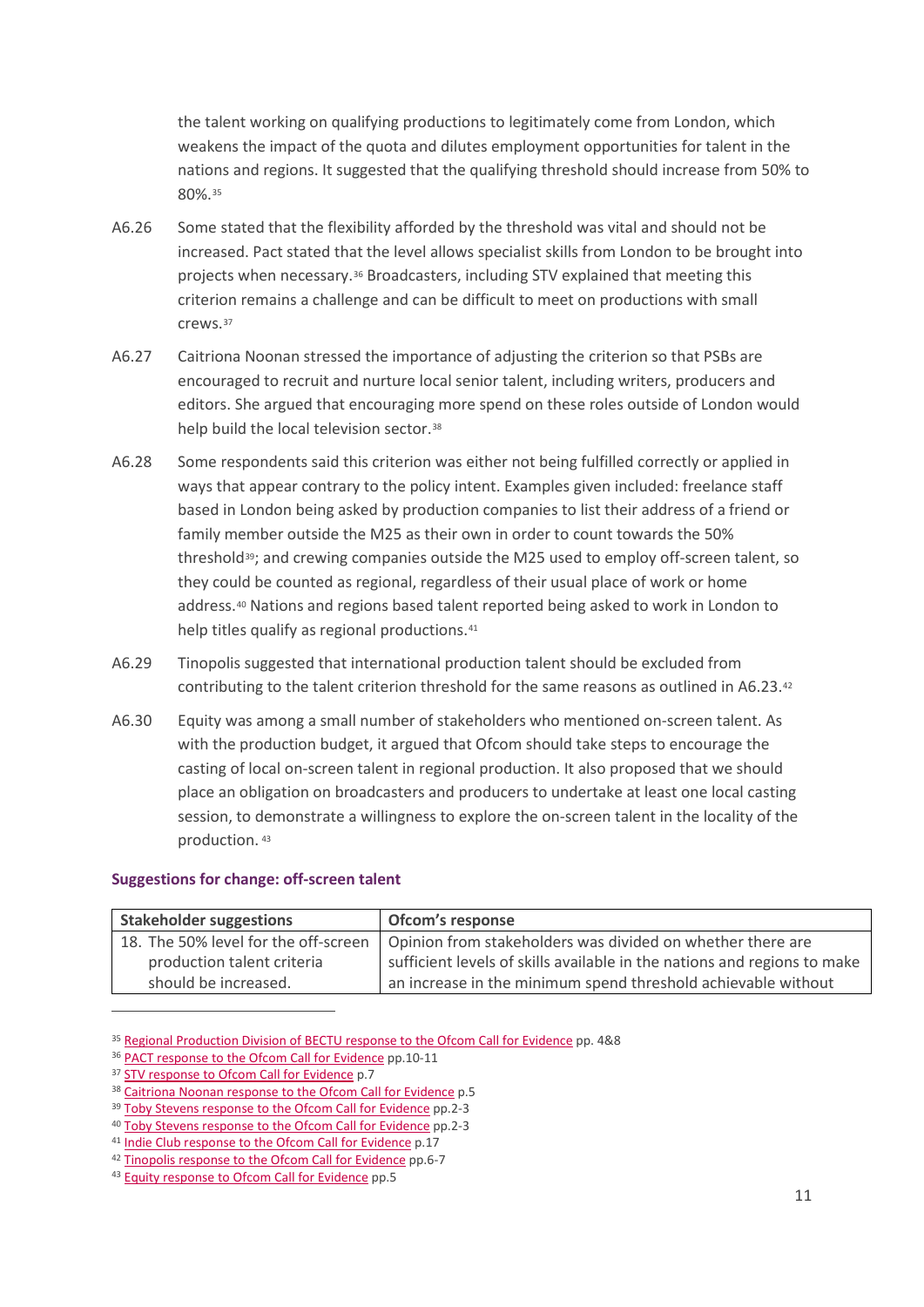|                                                                                                                                                                                    | damaging productions. As a result, opinion was also divided as to<br>whether the 50% level should be raised.                                                                                                                                                                                                                                                                                                                                                                                                                                                                                       |
|------------------------------------------------------------------------------------------------------------------------------------------------------------------------------------|----------------------------------------------------------------------------------------------------------------------------------------------------------------------------------------------------------------------------------------------------------------------------------------------------------------------------------------------------------------------------------------------------------------------------------------------------------------------------------------------------------------------------------------------------------------------------------------------------|
|                                                                                                                                                                                    | Having reflected on the information received to date we are<br>currently of the view the existing level remains appropriate,<br>affording the necessary flexibility for London-based talent to be<br>used in instances where it is not possible to fill roles locally.                                                                                                                                                                                                                                                                                                                             |
|                                                                                                                                                                                    | Based on interactions with regional talent, we accept that there<br>may have been instances where equivalent skills have been<br>available locally and roles have still been filled with London based<br>talent. To better understand the talent distribution on nations and<br>regions production we plan to undertake a survey of producers to<br>benchmark the current mix of London and nations and regions<br>talent and resources employed on regional productions.                                                                                                                          |
| 19. The off-screen production<br>talent criterion should exclude<br>international spend.                                                                                           | The objective of the regional production obligations is support and<br>strengthen television production outside of London within the UK.<br>This is made clear in the wording of the Communications Act 2003<br>and the BBC Charter and Agreement. Productions which have some<br>international elements can count as regional productions, provided<br>they can meet at least two of the three criteria in the UK outside of<br>the M25. Otherwise, such titles are unable to qualify, regardless of<br>whether a company has a substantive base in the nations or regions<br>outside of the M25. |
|                                                                                                                                                                                    | It would not be in-line with the policy intent to exclude overseas<br>talent costs when calculating the 50% threshold and could result in<br>programmes mainly filmed abroad counting towards the regional<br>production quota, despite making only a small contribution towards<br>the production sector in the UK outside of the M25. We, therefore,<br>do not propose to make this change.                                                                                                                                                                                                      |
| 20. An obligation should be added<br>to the Guidance for<br>broadcasters and producers to<br>undertake at least one local<br>casting session in the locality of<br>the production. | We recognise that on-screen talent is an important part of the<br>production industry and acknowledge that local casting initiatives<br>may benefit local on-screen talent. (This is likely to be most<br>pertinent to drama productions).<br>However, based on the information received to date we are<br>currently of the view that a detailed, genre specific, regulatory<br>intervention operating deep within the production process would<br>be unwieldly and would not be proportionate                                                                                                     |
|                                                                                                                                                                                    | In our view, broadcasters and production companies are best<br>placed to decide what action is necessary to support the<br>development of on-screen talent in the nations and regions. We<br>encourage broadcasters to take account of the suggestions outlined<br>above.                                                                                                                                                                                                                                                                                                                          |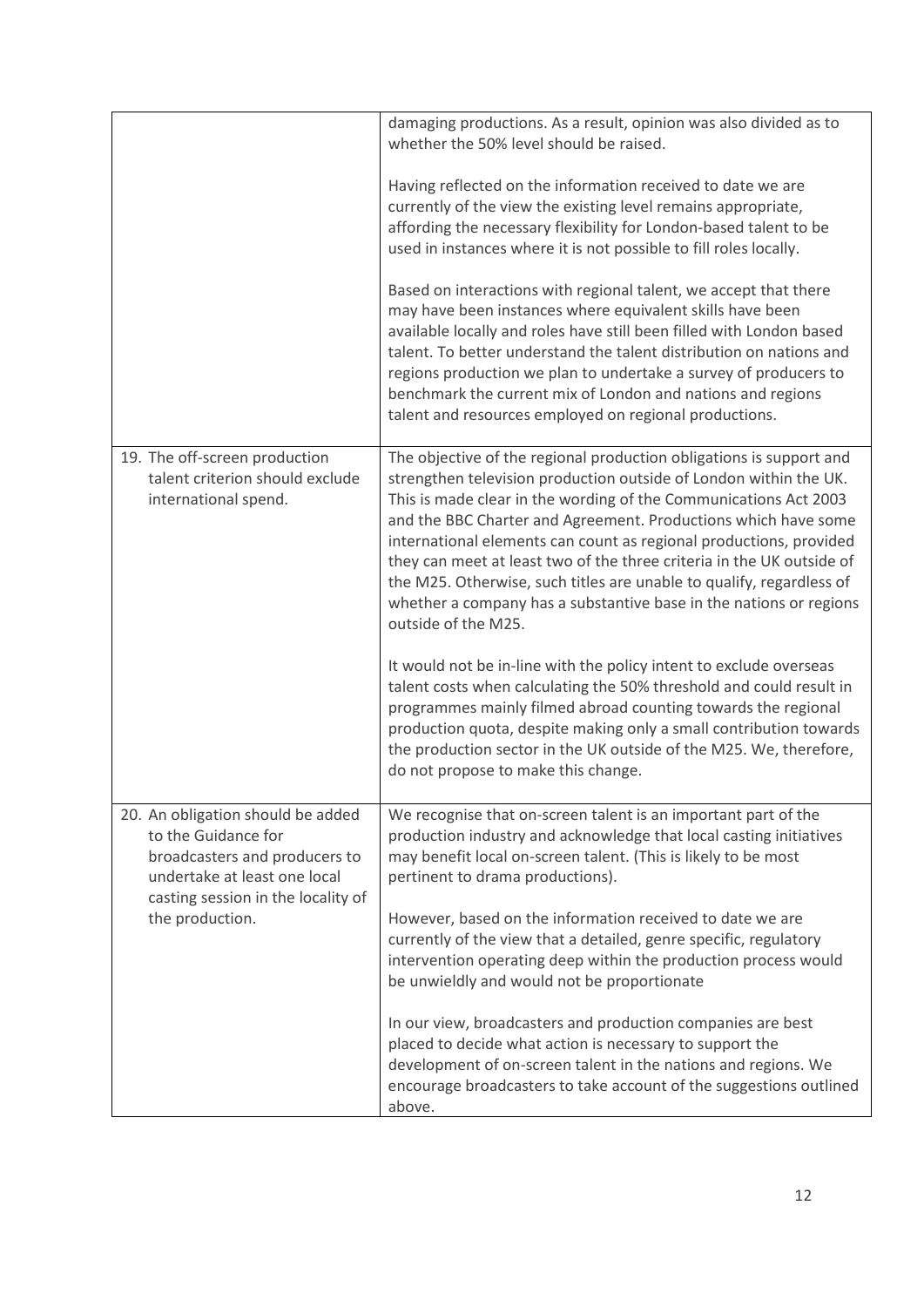# **The Guidance: The role of London**

- A6.31 Several respondents argued that London plays a dominant role in regional production, both as the sole base or headquarters of companies gaining regional commissions, and as a key supplier of talent and facilities.
- A6.32 The Scottish Government believes that around half of the companies listed on the Register<sup>[44](#page-12-0)</sup> as providing network productions from Scotland were London based, or secondary branches of these. It claimed that this does very little to strengthen the production sector in Scotland and prevents the sector from maturing.[45](#page-12-1) London companies were seen by some as dominating particular genres, such as drama. However, some respondents, including Channel 4, supported London-based companies being able to make regional productions arguing that they can bring economic benefits and help to kick start or grow a sector in an area.[46](#page-12-2)
- A6.33 A number of stakeholders, including The Indie Club<sup>[47](#page-12-3)</sup> raised the issue of London-based talent being used on regional productions, arguing this reduced opportunities for those based in the nations and regions to develop skills and grow careers. They argued without change, talent in the nations and regions will not be given the opportunities to grow and the industry outside the M25 will not develop in a way that produces sustainable production centres for the long term.
- A6.34 The Indie Club also suggested that developing new talent from the nations and regions is crucial to increasing creativity and improving the diversity of talent in the production industry as a whole. It argued that the influx of London talent in regional productions has limited the opportunities for people outside London, particularly those from poorer backgrounds, to break into TV. It suggested this impacted on the socio-economic diversity of production talent and reduced the range of editorial perspectives included in UK productions.[48](#page-12-4)
- A6.35 The capacity of the production skills base outside of London clearly varies by genre, role and geographic area. Stakeholders, including Channel 4, TAC, Tinopolis and STV cited postproduction as the part of the production process most likely to take place in London. The Indie Club argued that when this occurs it reduces the number of jobs and the economic legacy of a production achieved in the nations and regions.[49](#page-12-5) However, other stakeholders stated that it can be difficult to post-produce outside of London, including Channel 4, who argued that there are sometimes shortages in facilities and talent in the nations and

<span id="page-12-0"></span><sup>44</sup> The Register is an annual Ofcom publication called the 'Made outside London programme titles register'. It lists all the PSB network programmes made outside of London that counted towards their regional production quotas. Please refer to Section 2, paragraph 2.22 for more information.

<span id="page-12-1"></span><sup>45</sup> [Scottish Government response to the Ofcom Call for Evidence](https://www.ofcom.org.uk/__data/assets/pdf_file/0012/115320/Scottish-Government.pdf) pp.1-2

<span id="page-12-2"></span><sup>46</sup> [Channel 4 response to the Ofcom Call for Evidence](https://www.ofcom.org.uk/__data/assets/pdf_file/0018/115326/Channel-4.pdf) pp.8&27-29

<span id="page-12-3"></span><sup>47</sup> [The Indie Club response to the Ofcom Call for Evidence](https://www.ofcom.org.uk/__data/assets/pdf_file/0015/115314/The-Indie-Club.pdf) p.5

<span id="page-12-4"></span><sup>48</sup> [The Indie Club response to the Ofcom Call for Evidence](https://www.ofcom.org.uk/__data/assets/pdf_file/0015/115314/The-Indie-Club.pdf) pp.5-6

<span id="page-12-5"></span><sup>49</sup> [The Indie Club response to the Ofcom Call for Evidence](https://www.ofcom.org.uk/__data/assets/pdf_file/0015/115314/The-Indie-Club.pdf) pp.5-6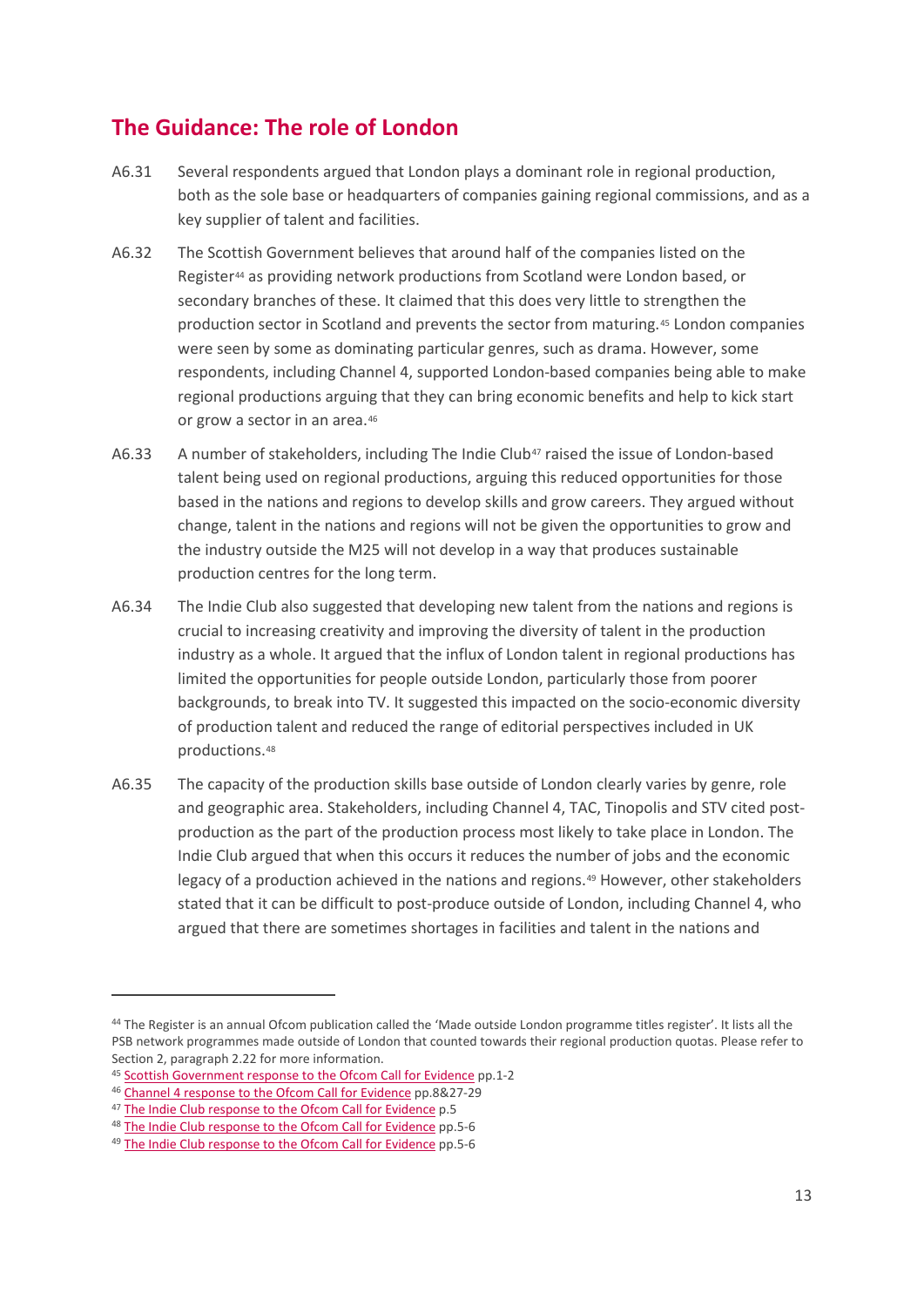regions.[50](#page-13-0) Tinopolis also stated that it can be difficult to find experienced editors outside of London.<sup>51</sup>

- A6.36 There was a general sense from some stakeholders that the use of London-based companies, talent and resources could result from commissioners being largely Londonbased and relying on talent they know (which will tend to be London based). Directors UK suggested that PSBs need to be encouraged to take more risks. It also made a connection between the need to develop new talent and attracting younger viewers through more diverse programming.[52](#page-13-2)
- A6.37 The practice of "lift and shift" was also raised in several responses, and again divided opinion. Respondents such as TAC felt that lift and shift does not support the growth of the local talent and stifles indigenous production companies.<sup>[53](#page-13-3)</sup> Whereas stakeholders such as Channel 4, suggested that in some cases this approach has contributed to the creation of centres of excellence and long-term growth in some areas outside the M25[.54](#page-13-4)
- A6.38 Respondents who were concerned about the size of London's role in regional production want to see the balance in the relationship readdressed, especially with in the areas of commissioning and post production. For example, the Indie Club suggested Ofcom should make it clear that post production should be completed in the macro-region it is set to be assigned to, other than in exceptional circumstances[.55](#page-13-5) Pact suggested that the broadcasters should be encouraged to post-produce outside of London, but that it would not be in favour of stipulating that this must happen as there are instances where that is not practicable.[56](#page-13-6)
- A6.39 Some stakeholders suggested that London-based companies (i.e. that do not meet the substantive base criterion) could face different requirements to ensure they make more of an impact in the nations and regions. For example, Pact suggested that productions which do not meet the substantive base criterion should only be able to count 70% of the cost of the production towards the spend quota, rather than the entire cost[.57](#page-13-7) The Scottish Government proposed that where the substantive base criterion is not met, productions should meet higher budget and talent criteria thresholds.<sup>[58](#page-13-8)</sup> Those who wanted to prevent London-based companies from making regional productions all together suggested that the substantive base criterion should be made mandatory.
- A6.40 Directors UK also stated that to achieve a transformative impact would require commissioners, production companies and key decision makers to be based in the nations and regions. It claimed this would encourage creative companies, post production and

<span id="page-13-0"></span><sup>50</sup> Channel 4 [response to the Ofcom Call for Evidence](https://www.ofcom.org.uk/__data/assets/pdf_file/0018/115326/Channel-4.pdf) p.29

<span id="page-13-1"></span><sup>51</sup> [Tinopolis response to the Ofcom Call for Evidence](https://www.ofcom.org.uk/__data/assets/pdf_file/0013/115312/Tinopolis.pdf) p.10

<span id="page-13-2"></span><sup>52</sup> [Directors UK response to the Ofcom Call for Evidence](https://www.ofcom.org.uk/__data/assets/pdf_file/0020/114257/Directors-UK.pdf) p.8

<span id="page-13-3"></span><sup>53</sup> [TAC response to the Ofcom Call for Evidence](https://www.ofcom.org.uk/__data/assets/pdf_file/0018/115317/TAC.pdf) p.4

<span id="page-13-4"></span><sup>54</sup> [Channel 4 response to the Ofcom Call for Evidence](https://www.ofcom.org.uk/__data/assets/pdf_file/0018/115326/Channel-4.pdf) p.8

<span id="page-13-5"></span><sup>55</sup> [The Indie Club response to the Ofcom Call for Evidence](https://www.ofcom.org.uk/__data/assets/pdf_file/0015/115314/The-Indie-Club.pdf) p.11

<span id="page-13-6"></span><sup>56</sup> Pact [response to the Ofcom Call for Evidence](https://www.ofcom.org.uk/__data/assets/pdf_file/0014/115322/PACT.pdf) p.14

<span id="page-13-7"></span><sup>57</sup> [Pact response to the Ofcom Call for Evidence](https://www.ofcom.org.uk/__data/assets/pdf_file/0014/115322/PACT.pdf) p. 7

<span id="page-13-8"></span><sup>58</sup> [Scottish Government response to Ofcom Call for Evidence](https://www.ofcom.org.uk/__data/assets/pdf_file/0012/115320/Scottish-Government.pdf) p.5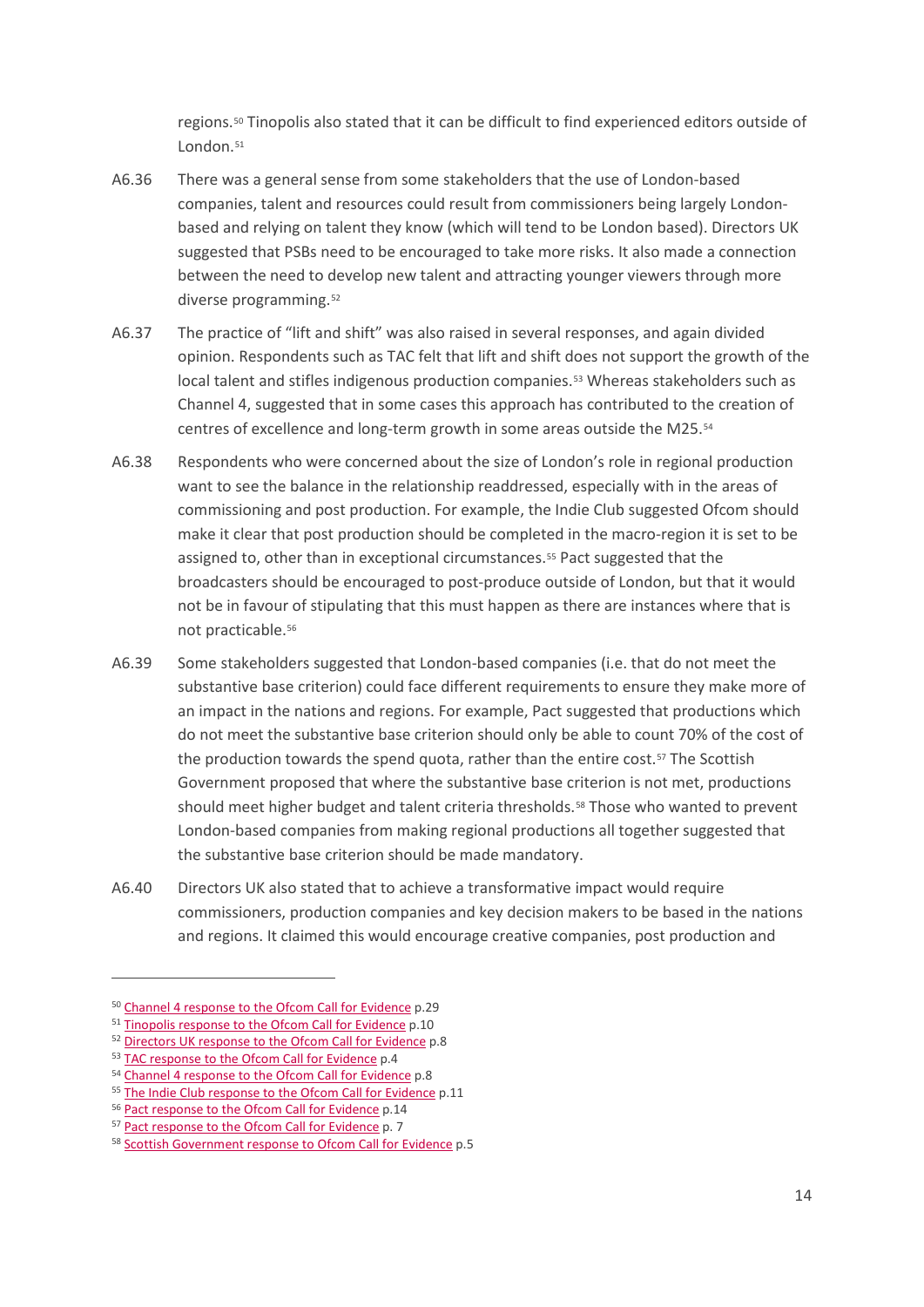talent to be based and invest in the nations and regions.<sup>[59](#page-14-0)</sup> Riverhorse TV also argued that there should be a requirement to hand over a degree of creative control in different areas of the UK to help promote alternative cultural voices.<sup>[60](#page-14-1)</sup>

A6.41 As well as the Indie Club's points raised in paragraph A6.34 we received a number of additional responses to our CFE linking on-screen representation and portrayal to the use of regional talent. A range of respondents made a connection between improving the diversity of off-screen talent and improving representation and portrayal on screen. Directors UK stated "Ensuring nations and regions representation both in front of and behind camera, and to serve and represent audiences across the entire UK, can only be truly achieved if the people making the programmes live and work in the regions themselves".<sup>[61](#page-14-2)</sup> However, the BBC flagged that representation and portrayal does not necessarily follow production activity<sup>[62](#page-14-3)</sup> and ITV agreed that although representation and portrayal can flow from some regional productions, it can also be delivered by productions made by London based productions. It cited Broadchurch, Endeavour and Grantchester as examples.<sup>[63](#page-14-4)</sup>

| <b>Stakeholder suggestions</b>                                                                                               | Ofcom's response                                                                                                                                                                                                                                                                                                                                                             |
|------------------------------------------------------------------------------------------------------------------------------|------------------------------------------------------------------------------------------------------------------------------------------------------------------------------------------------------------------------------------------------------------------------------------------------------------------------------------------------------------------------------|
| 21. Alter the Guidance to require<br>the PSBs to undertake post-<br>production on regional<br>productions outside of London. | It is unclear from the evidence we have currently received that such<br>a change would be a proportionate response to address an issue<br>where the opinion is so mixed on whether the existing volume and<br>mix of skills and facilities in the nations and regions could currently<br>support such a change.                                                              |
|                                                                                                                              | We plan to obtain a more detailed understanding of the mix of<br>London and nations and regions talent and resources, including the<br>use of post-production facilities, by carrying out an industry survey.                                                                                                                                                                |
|                                                                                                                              | Our view at present is that the range of industry initiatives currently<br>unfolding in the nations and regions may encourage more post-<br>production outside London (e.g. 4 All the UK, and the Farm opening<br>new sites in Manchester and Bristol).                                                                                                                      |
|                                                                                                                              | We therefore believe it would be premature, at this time, to include<br>further regulatory measures, beyond those which we have<br>proposed. However, we would encourage the PSBs to review their<br>regional production strategies to consider how they can best<br>capitalise on these new opportunities to reduce their reliance on<br>London post-production facilities. |
| 22. Alter the Guidance to require<br>the PSBs to base commissioners                                                          | Regional production is one of a range of regulatory obligations the<br>PSBs must deliver. Each broadcaster needs to incorporate its                                                                                                                                                                                                                                          |

#### **Suggestions for change: the role of London**

<span id="page-14-0"></span><sup>59</sup> [Directors UK response to the Ofcom Call for Evidence](https://www.ofcom.org.uk/__data/assets/pdf_file/0020/114257/Directors-UK.pdf) p.3

<span id="page-14-1"></span><sup>&</sup>lt;sup>60</sup> Riverhorse – [Mike Todd response to the Ofcom Call for Evidence](https://www.ofcom.org.uk/__data/assets/pdf_file/0017/115316/Todd,-M..pdf) p.1

<span id="page-14-2"></span><sup>&</sup>lt;sup>61</sup> [Directors UK response to the Ofcom Call for Evidence](https://www.ofcom.org.uk/__data/assets/pdf_file/0020/114257/Directors-UK.pdf) p.13

<span id="page-14-3"></span><sup>62</sup> [BBC response to the Ofcom Call for Evidence](https://www.ofcom.org.uk/__data/assets/pdf_file/0020/115328/BBC.pdf) pp. 20-21

<span id="page-14-4"></span><sup>63</sup> [ITV response to the Ofcom Call for Evidence](https://www.ofcom.org.uk/__data/assets/pdf_file/0016/115324/ITV.pdf) pp. 11-12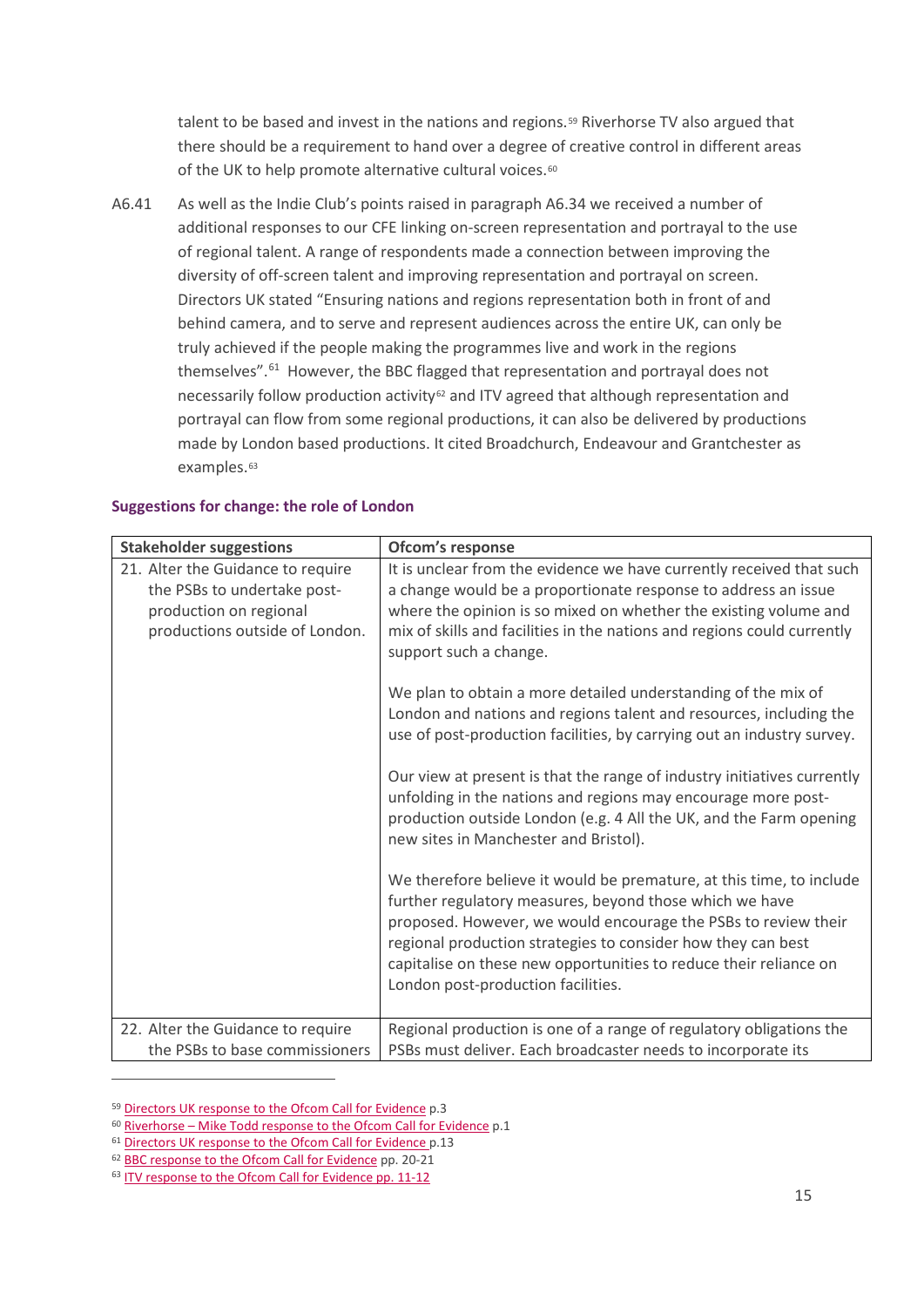| and key decision makers<br>outside of London.                                                                                                                 | approach to regional production within its wider remit. We note<br>and welcome announcements from three PSBs aimed at boosting<br>their regional production strategies to increase their engagement<br>with, or representation in, the nations and regions.                                                              |
|---------------------------------------------------------------------------------------------------------------------------------------------------------------|--------------------------------------------------------------------------------------------------------------------------------------------------------------------------------------------------------------------------------------------------------------------------------------------------------------------------|
|                                                                                                                                                               | We believe broadcasters are best placed to set their own regional<br>production strategies and, therefore, do not currently propose to<br>make this change. However, we do encourage the broadcasters to<br>consider the impact of London based decision making when<br>developing their regional production strategies. |
|                                                                                                                                                               | We plan to conduct a survey of the PSBs to better understand how<br>commissioning staff and key decision makers are located around<br>the UK.                                                                                                                                                                            |
| 23. Productions which do not meet<br>the substantive base criterion<br>should only be able to count<br>70% of the cost of the<br>production towards the spend | We consider that all producers should be able to pitch for regional<br>commissions regardless of their location. It is our view that all three<br>criteria, applied correctly, contribute to regional production and<br>should retain equal weight in this system.                                                       |
| quota, rather than the entire<br>cost.                                                                                                                        | Based on this reasoning, the evidence received to date, and the<br>increased regulatory burden attached to these proposals, we do not                                                                                                                                                                                    |
| 24. Where the substantive base<br>criterion is not met,<br>productions should meet higher<br>budget and talent criteria<br>thresholds.                        | currently consider such changes would be appropriate or<br>proportionate.                                                                                                                                                                                                                                                |
| 25. Make the substantive base<br>criterion mandatory.                                                                                                         | Please refer to our response to suggestion 8 above.                                                                                                                                                                                                                                                                      |

# **Allocating Titles**

- A6.42 Each regional production is required to be assigned to either Scotland, Wales, Northern Ireland, one of the three English macro-regions<sup>[64](#page-15-0)</sup> or as 'multi-nation/region'. As most productions meet all three criteria, titles tend to be allocated based on where most of the criteria are met. The Guidance explains more about the process by which productions should be allocated.<sup>[65](#page-15-1)</sup>
- A6.43 There was a general sense from those who commented on this area that the allocations process can be confusing and is not always a good reflection of where a programme was made. STV suggested it could be possible to allocate proportions of a production to each of

<span id="page-15-0"></span><sup>&</sup>lt;sup>64</sup> The macro-regions comprise the government regions Yorkshire and Humber, North-West and North-East England; West Midlands, East Midlands and East of England; South-West and South-East England.

<span id="page-15-1"></span><sup>&</sup>lt;sup>65</sup> See paragraphs 7 and 8 of the current **Guidance** for more detail about the allocations process.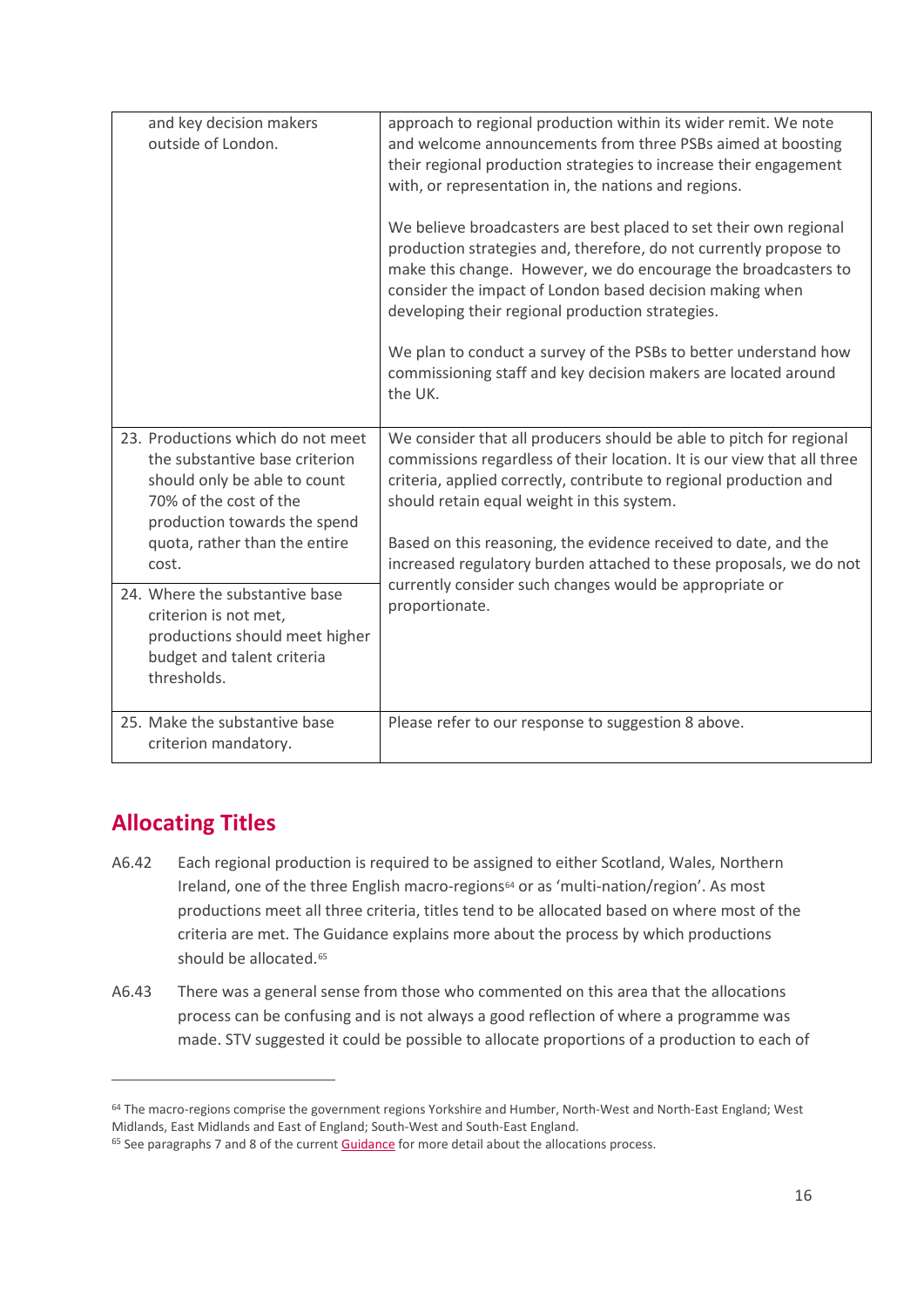the different areas where a programme is made, as an alternative and more accurate approach, but it also recognised this could be overly onerous for producers.<sup>[66](#page-16-0)</sup> Similarly, Tern suggested that allocating the actual spend in the nations and regions would be a more accurate reflection of the economic benefits, but it also recognised how complex the reporting would be.<sup>[67](#page-16-1)</sup>

- A6.44 STV raised concerns that productions allocated as 'multi-nation/region' are not sufficiently transparent, as the locations counted are not reported. Instead of the current process it suggested that these productions should be allocated according to where the majority of the spend criterion was met.<sup>[68](#page-16-2)</sup>
- A6.45 The BBC also argued that 'multi-nation/region' productions should be allocated according to where most of the production spend has occurred. The BBC explained that under the current regime, productions can be made in the English regions, but not assigned to a specific English macro-region because the spend falls across multiple English regions. This has become a more pressing issue since Ofcom introduced a specific English regions quota for the BBC. As such the BBC suggested that the production spend on these productions determine which area they get allocated to.<sup>[69](#page-16-3)</sup>

| <b>Stakeholder suggestions</b>                                                                                                                          | Ofcom's response                                                                                                                                                                                                                                                                                                                                                                                                                                                                                                                                                                                                                                                                                                                                                                               |
|---------------------------------------------------------------------------------------------------------------------------------------------------------|------------------------------------------------------------------------------------------------------------------------------------------------------------------------------------------------------------------------------------------------------------------------------------------------------------------------------------------------------------------------------------------------------------------------------------------------------------------------------------------------------------------------------------------------------------------------------------------------------------------------------------------------------------------------------------------------------------------------------------------------------------------------------------------------|
| 26. Remove 'multi-nation/region'<br>productions and allocate these<br>productions according to where<br>the majority of the spend<br>criterion was met. | Our view is there is a case for amending the process for allocating<br>'multi-nation/region' titles to ensure that broadcasters such as the<br>BBC and Channel 4 can count all relevant titles towards their<br>nation's quotas.                                                                                                                                                                                                                                                                                                                                                                                                                                                                                                                                                               |
|                                                                                                                                                         | We do not propose to adopt a different approach to allocations in<br>these specific circumstances, but instead propose to extend our<br>existing approach by introducing two new allocation categories to<br>sit alongside 'multi-nation/region'. These are 'Multi-English region'<br>and 'Multi-nation outside England'. This approach is consistent with<br>all other allocations and will, we believe, more accurately reflect<br>where and how the productions were made without introducing a<br>further level of complexity to the allocations process.<br>See paragraphs 5.50 to 5.56 in Section 5 for more information about<br>how these categories should be applied, and paragraph 11 in Annex<br>7 <sup>70</sup> for a table of worked examples of how titles should be allocated. |

#### **Suggestions for change: allocating titles**

<span id="page-16-0"></span><sup>66</sup> [STV response to the Ofcom Call for Evidence](https://www.ofcom.org.uk/__data/assets/pdf_file/0019/115318/STV.pdf) p.12

<span id="page-16-1"></span><sup>67</sup> [Tern response to the Ofcom Call for Evidence](https://www.ofcom.org.uk/__data/assets/pdf_file/0014/115313/Tern.pdf) p.11

<span id="page-16-2"></span><sup>68</sup> [STV response to the Ofcom Call for Evidence](https://www.ofcom.org.uk/__data/assets/pdf_file/0019/115318/STV.pdf) p.13

<span id="page-16-3"></span><sup>69</sup> [BBC response to the Ofcom Call for Evidence](https://www.ofcom.org.uk/__data/assets/pdf_file/0020/115328/BBC.pdf) p.11

<span id="page-16-4"></span><sup>70</sup> Annex 7 – [Proposed new Guidance and explanatory](https://www.ofcom.org.uk/__data/assets/pdf_file/0015/130704/Annex-7-Guidance-and-explanatory-notes-annex.pdf) notes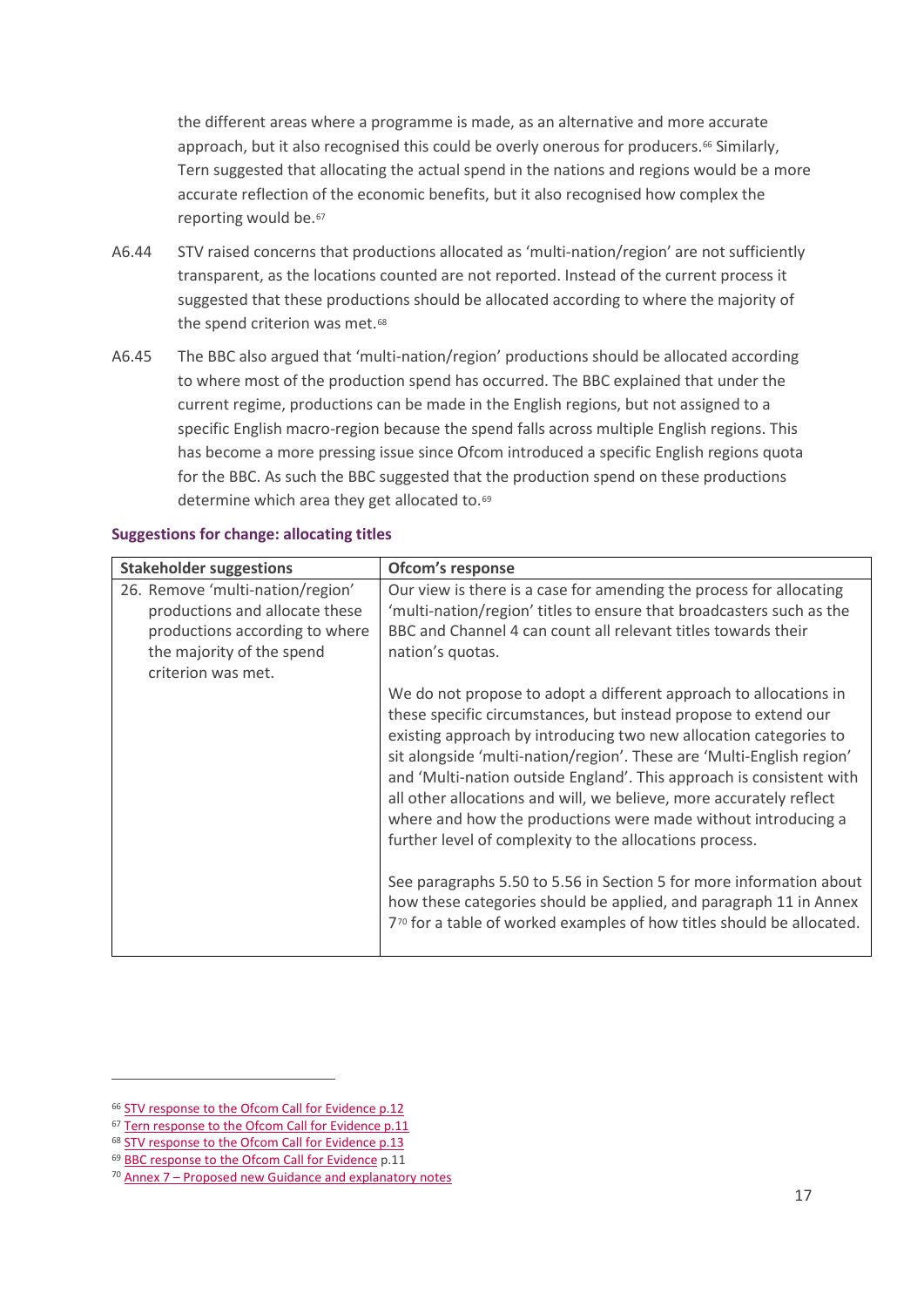### **Compliance Processes and Enforcement**

- A6.46 Issues relating to the current compliance and enforcement processes were also raised by respondents. Comments centered on: the data that the PSBs collect and report to Ofcom; Ofcom publications; where responsibility for meeting the criteria lies and how complaints are dealt with. There was a general sense that more could be done in these areas to bring greater rigour and transparency to the regime and improve stakeholder's confidence in the system.
- A6.47 There were suggestions that Ofcom should collect and publish more detailed data from the PSBs. The BBC<sup>[71](#page-17-0)</sup> and the Scottish Parliament's Culture, Tourism, Europe and External Affairs Committee[72](#page-17-1) among others suggested that this would improve transparency and boost the sector's confidence in the regime. Other stakeholders specified examples of the data they thought we should publish, such as the running time of a title, the number of episodes and genre, as well as the production company's registered address and the percentage of the production or talent spend claimed as out of London.
- A6.48 Pact made a range of suggestions about how we could improve the transparency of data reporting. This included ensuring reporting by the broadcasters is consistent and standardised and that Ofcom's publications are clear and consistent. They also suggested the Made Outside London Register should include: information on hours and spend; and enhanced analysis of the data, including covering trends for the year and over time[.73](#page-17-2) STV also suggested that we include details on how the substantive base has been established to improve the transparency of our reporting.<sup>[74](#page-17-3)</sup>
- A6.49 ITV raised concerns about the additional burden any increase in reporting requirements would have on regional productions. It argued that any additional requirements that make regional productions more difficult or expensive would place a material additional burden on those producers and disadvantage them versus their London competitors.[75](#page-17-4)
- A6.50 There were some comments made about the timings of the publication of the Register. Tern suggested that to prevent any abuse of the system, stakeholders should be able to respond quickly and check the authenticity of the regional productions, so it would help if the Register was published closer to the time the productions are broadcast.<sup>[76](#page-17-5)</sup>
- A6.51 A number of stakeholders suggested Ofcom should introduce an auditing process, to check the PSBs' compliance, to bring greater rigour and accountability to the system and to help improve its credibility. The Scottish Government recommended Ofcom take a more proactive role in auditing regional productions to check the Guidance is being adhered to,

<span id="page-17-0"></span><sup>71</sup> [BBC response to the Ofcom Call for Evidence](https://www.ofcom.org.uk/__data/assets/pdf_file/0020/115328/BBC.pdf) p.10

<span id="page-17-1"></span><sup>72</sup> [Scottish Parliament: Culture, Tourism, Europe and External Affairs Committee response to the Ofcom Call for Evidence](https://www.ofcom.org.uk/__data/assets/pdf_file/0017/115325/Culture,-Tourism,-Europe-and-External-Relations-Committee.pdf) pp.2-3

<span id="page-17-2"></span><sup>73</sup> [PACT response to the Ofcom Call for Evidence](https://www.ofcom.org.uk/__data/assets/pdf_file/0014/115322/PACT.pdf) pp.16-17

<span id="page-17-3"></span><sup>&</sup>lt;sup>74</sup> [STV response to the Ofcom Call for Evidence](https://www.ofcom.org.uk/__data/assets/pdf_file/0019/115318/STV.pdf) p. 15

<span id="page-17-4"></span><sup>&</sup>lt;sup>75</sup> [ITV response to the Ofcom Call for Evidence](https://www.ofcom.org.uk/__data/assets/pdf_file/0016/115324/ITV.pdf) p.13

<span id="page-17-5"></span><sup>&</sup>lt;sup>76</sup> [Tern response to the Ofcom Call for Evidence](https://www.ofcom.org.uk/__data/assets/pdf_file/0014/115313/Tern.pdf) p.12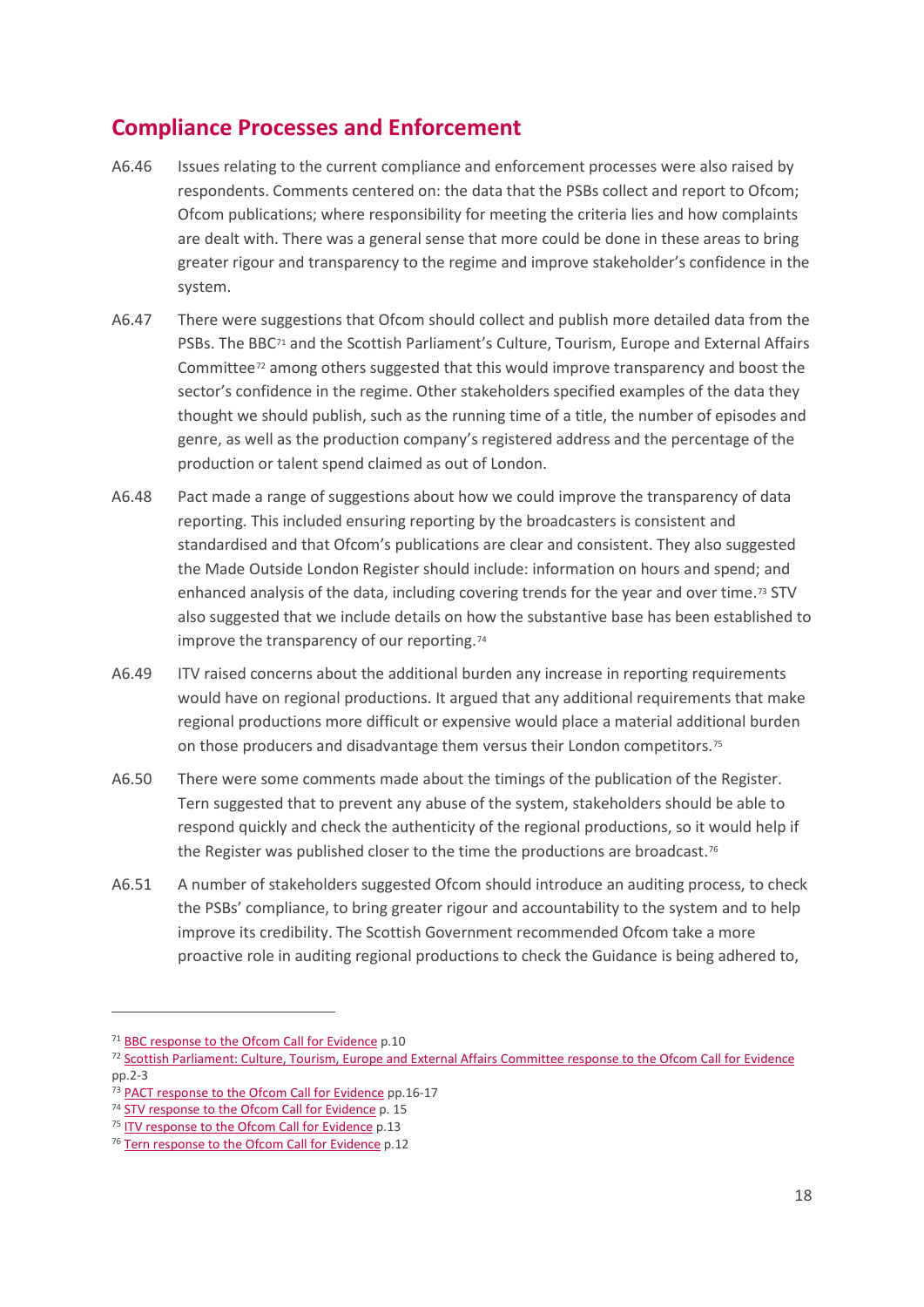rather than relying on complaints.<sup>[77](#page-18-0)</sup> BECTU felt that Ofcom should 'spot check' a sample of regional productions each year.[78](#page-18-1)

- A6.52 Responses suggested some confusion over whether it is the responsibility of PSBs or production companies for ensuring that regional productions are meeting the criteria and adhering to the Guidance. The Indie Club explained that the responsibility often falls between both, with neither taking full accountability.<sup>[79](#page-18-2)</sup>
- A6.53 It was clear that stakeholders would value a more transparent, timely complaints process. Pact proposed that Ofcom clarifies its process, setting out how complaints will be handled, and the timescales involved.<sup>[80](#page-18-3)</sup>

| <b>Stakeholder suggestions</b>                                  | Ofcom's response                                                                                                                                                                                                                                                                                                                                                                                                                                                                                                                                                                                                                                                                                                                                                                                                                                                                                                                                                                                                                                                                                                                                                                                                                                                                                                            |
|-----------------------------------------------------------------|-----------------------------------------------------------------------------------------------------------------------------------------------------------------------------------------------------------------------------------------------------------------------------------------------------------------------------------------------------------------------------------------------------------------------------------------------------------------------------------------------------------------------------------------------------------------------------------------------------------------------------------------------------------------------------------------------------------------------------------------------------------------------------------------------------------------------------------------------------------------------------------------------------------------------------------------------------------------------------------------------------------------------------------------------------------------------------------------------------------------------------------------------------------------------------------------------------------------------------------------------------------------------------------------------------------------------------|
| 27. Increase the level of data<br>Ofcom collects from the PSBs. | We have already asked PSB's to start collecting more data on how<br>regional productions have met the criteria. This will include the<br>postal address of the substantive base, where the talent and spend<br>criteria are allocated and the percentage of relevant budget that<br>was met there. Some of this data will be collected and reported to<br>Ofcom for regional production titles broadcast from July 2018<br>onwards. The complete data set will be collected and reported to<br>Ofcom for all MOL titles broadcast from January 2019 onwards.<br>This consultation includes a proposal to require the PSBs to also<br>supply data on the year of establishment for production companies<br>which meet the substantive base criterion.<br>The changes detailed above have resource implications for<br>producers, the PSBs, and Ofcom, but based on the evidence we<br>have received and our own experiences we believe this proposal is<br>both necessary and proportionate. It should encourage greater<br>diligence on the part of producers in applying Guidance, greater<br>scrutiny of the application of the guidance by the PSBs and will also<br>increase regulatory oversight of regional productions. For more<br>detail on these proposals please refer to Section 5, paragraphs 5.69<br>to 5.72. |
| 28. Publish more of the data we<br>collect from the PSBs.       | We plan to increase the range and volume of data we publish. We<br>will provide this data in a single interactive digital publication, so<br>stakeholders can interrogate and explore the data themselves.<br>Section 5 paragraphs 5.73 to 5.75 provides more detail on what we<br>plan to do, and Annex 8 <sup>81</sup> includes an example of the new<br>interactive Register.                                                                                                                                                                                                                                                                                                                                                                                                                                                                                                                                                                                                                                                                                                                                                                                                                                                                                                                                            |

#### **Suggestions for change: compliance processes and enforcement**

<span id="page-18-0"></span><sup>77</sup> [Scottish Government response to the Ofcom Call for Evidence](https://www.ofcom.org.uk/__data/assets/pdf_file/0012/115320/Scottish-Government.pdf) p.2

<span id="page-18-1"></span><sup>&</sup>lt;sup>78</sup> [Regional Production Division of BECTU response to the Ofcom Call for Evidence](https://www.ofcom.org.uk/__data/assets/pdf_file/0013/115321/Regional-Production-Division-of-BECTU.pdf) pp.6-7

<span id="page-18-2"></span><sup>79</sup> [The Indie Club response to the Ofcom Call for Evidence](https://www.ofcom.org.uk/__data/assets/pdf_file/0015/115314/The-Indie-Club.pdf) p.30

<span id="page-18-3"></span><sup>80</sup> [PACT response to the Ofcom Call for Evidence](https://www.ofcom.org.uk/__data/assets/pdf_file/0014/115322/PACT.pdf) p.18

<span id="page-18-4"></span> $81$  Annex 8 – [Example of interactive titles Register](https://www.ofcom.org.uk/consultations-and-statements/category-1/review-regional-tv-production-programming-guidance/annex-5-interactive-data)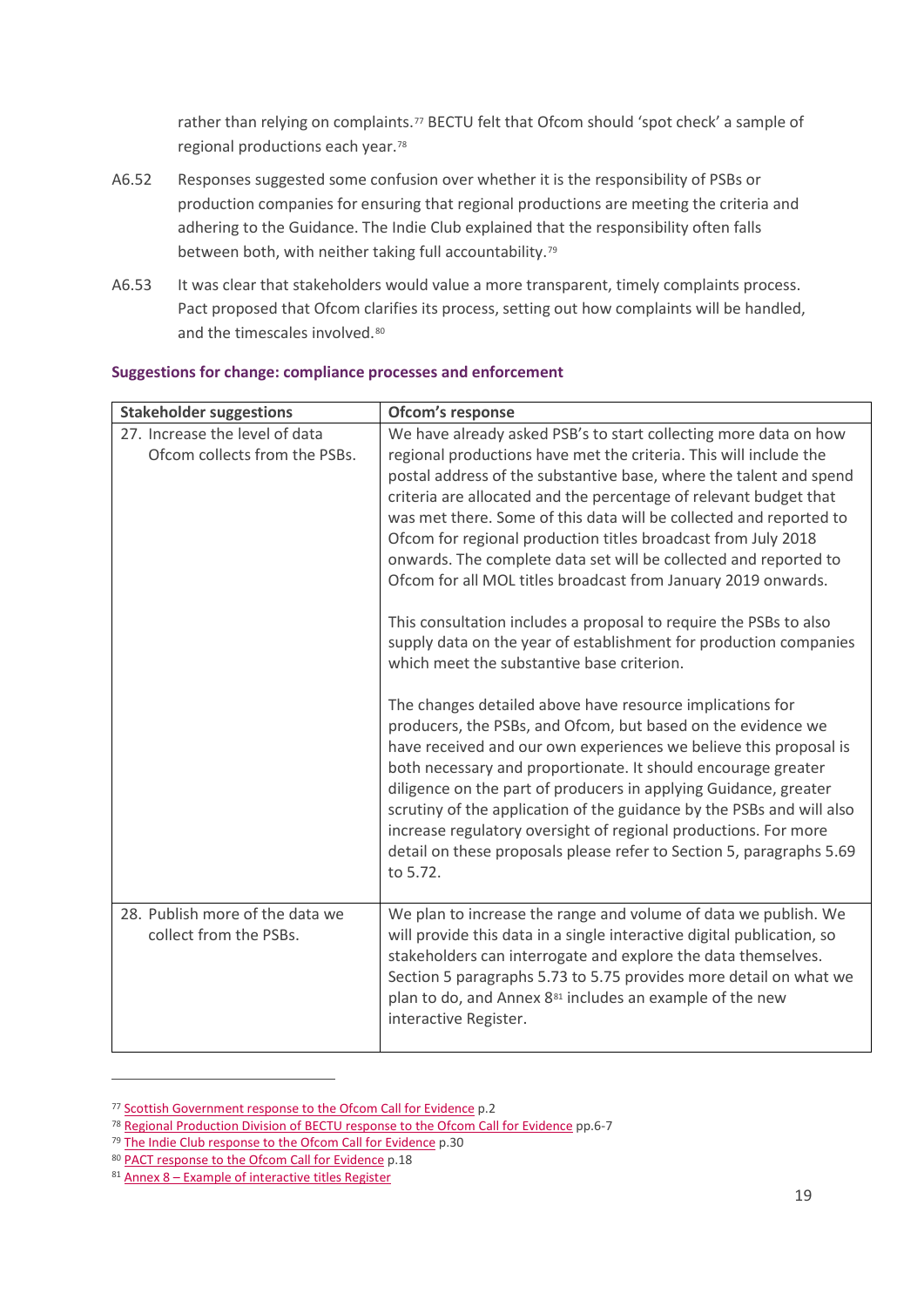| 29. Provide more timely data in the<br>publication of the Register. | The quotas are based on annual performance. PSBs must be<br>afforded time to deliver full year data after the year end. We do not<br>consider reporting on the PSBs' performance more frequently than<br>once a year practical, so we are not currently minded to make this<br>change. We plan to publish the Register, alongside the PSB annual<br>compliance report in early summer 2019.                                                                             |
|---------------------------------------------------------------------|-------------------------------------------------------------------------------------------------------------------------------------------------------------------------------------------------------------------------------------------------------------------------------------------------------------------------------------------------------------------------------------------------------------------------------------------------------------------------|
| 30. Introduce an auditing process.                                  | To help ensure application of the Guidance is consistent we are<br>proposing to conduct ad hoc spot checks on regional productions.<br>These would take the form of requests for additional information<br>about specific titles to assess their credentials. We have outlined<br>this proposal in more detail in Section 5, paragraphs 5.76 and 5.77.<br>We believe this will add rigour to the regime and increase<br>accountability throughout the production chain. |
| 31. Clarify who is responsible for<br>compliance.                   | We have made clear in the review that the PSBs have licence<br>obligations to fulfil the regional production quotas and have regard<br>to the Guidance. Compliance with these obligations is their<br>responsibility.                                                                                                                                                                                                                                                   |
|                                                                     | We recognise that in many cases the PSBs are reliant on the<br>provision of information from third parties. However, the PSBs need<br>to be satisfied that the productions they are attributing to these<br>quotas meet the definition of a regional production. For further<br>information on our expectations please refer to paragraphs 5.66 to<br>5.68 in Section 5.                                                                                                |
|                                                                     | We note that in recent days the PSBs have collectively published<br>best practice advice to support producers in delivering productions<br>in line with Ofcom's Guidance.                                                                                                                                                                                                                                                                                               |
| 32. Establish a clear complaints<br>process.                        | We agree that there is a need for a clear complaints process to be<br>included within the Guidance.                                                                                                                                                                                                                                                                                                                                                                     |
|                                                                     | We plan to add an explanation of the existing complaints process<br>into the Guidance, to provide stakeholders with a clear route for<br>raising any compliance concerns and set out how we will report on<br>outcomes of any complaints. More information on this proposal can<br>be found in Section 5, paragraph 5.78.                                                                                                                                               |

# **Regional Programming**

A6.54 In the CFE we made clear that the focus of the review would be weighted towards regional production as this appeared to be where most sector changes and stakeholder observations were generated. The CFE responses corroborated this view. We received little feedback on regional programming, indicating any problems. Several stakeholders, including the BBC, ITV and Ofcom Advisory Committee for Wales noted no desire or need to amend this element of the Guidance.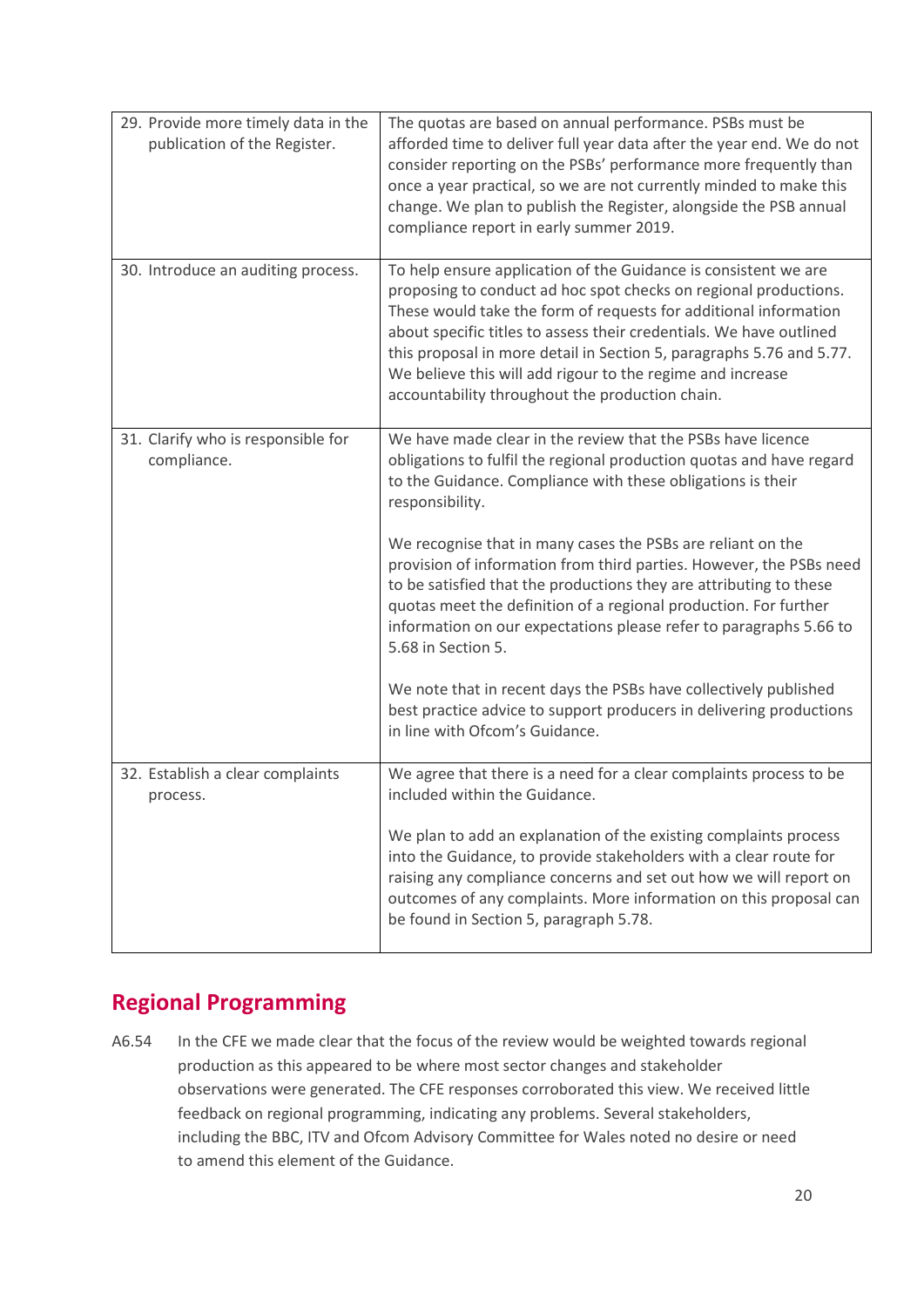- A6.55 Of those who did provide feedback on regional programming, Directors UK suggested that Ofcom introduce a fourth criterion to help ensure that creative leads on regional programming productions are from the local area. It argued regional programmes should mostly be made by local production companies and talent based in the area that the programmes are created to serve.<sup>[82](#page-20-0)</sup> The Campaign for Regional Broadcasting Midlands also suggested that regional programming should be made in the area, as well as budget requirements to help maintain quality.[83](#page-20-1)
- A6.56 Within the regional programming obligations there is the requirement for the production to *deal with subject matters of specific interest to the region and of less interest elsewhere*. STV questioned whether it is still appropriate to include "of less interest" in this requirement. It argued it is difficult to prove and it is not desirable for the increasingly globalised world in which we live. It also does not apply to STV as it can share non-news programming between STV Central and STV North. [84](#page-20-2)
- A6.57 Peter Arrowsmith commented on national stories, broadcast across multiple regions, being classified as regional programmes. As a result, he raised concerns about how we measure and report on regional programming as well as monitor and enforce against the PSBs obligations.[85](#page-20-3)

| <b>Stakeholder suggestions</b>                                                  | Ofcom's response                                                                                                                                                                                                                                                                                                                                                                                                                                                                                                      |
|---------------------------------------------------------------------------------|-----------------------------------------------------------------------------------------------------------------------------------------------------------------------------------------------------------------------------------------------------------------------------------------------------------------------------------------------------------------------------------------------------------------------------------------------------------------------------------------------------------------------|
| 33. Regional programming should<br>be made in the area.                         | As set out in the PSB licence obligations a 'suitable proportion' of<br>regional programmes should be made in the area where the service<br>is provided. We recognise the financial pressures the PSBs face and<br>that it is not practical for every regional programme to be made in<br>the same area. For example, there will be times when there is a<br>need for regions to co-commission a production. Based on the<br>evidence we have received to date we do not propose to make any<br>changes to this area. |
| 34. Regional programming should<br>have a budget requirement.                   | We received limited feedback on this topic and such changes could<br>have significant financial impacts on the BBC and Channel 3. Given<br>this, we do not currently consider it proportionate or appropriate to<br>introduce budget constraints on regional programming.                                                                                                                                                                                                                                             |
| 35. Remove "of less interest" from<br>the regional programming<br>requirements. | Our current view is that "of less interest" remains an important<br>characteristic of regional programmes. We agree that audiences are<br>interested in information about alternative regions other than their<br>locality, but we believe these topics will still be of 'less' interest to<br>viewers who live outside the region. We, therefore, do not propose<br>to act on this suggestion.                                                                                                                       |

#### **Suggestions for change: regional programming**

<span id="page-20-0"></span><sup>82</sup> [Directors UK response to the Ofcom Call for Evidence](https://www.ofcom.org.uk/__data/assets/pdf_file/0020/114257/Directors-UK.pdf) p.14

<span id="page-20-1"></span><sup>83</sup> [Campaign for Regional Broadcasting response to the Ofcom Call for Evidence](https://www.ofcom.org.uk/__data/assets/pdf_file/0019/115327/Campaign-for-Regional-Broadcasting-Midlands.pdf) p. 12

<span id="page-20-2"></span><sup>84</sup> [STV response to the Ofcom Call for Evidence](https://www.ofcom.org.uk/__data/assets/pdf_file/0019/115318/STV.pdf) p.14

<span id="page-20-3"></span><sup>85</sup> [Peter Arrowsmith response to the Ofcom Call for Evidence](https://www.ofcom.org.uk/__data/assets/pdf_file/0018/114255/Arrowsmith,-P.pdf) p.5